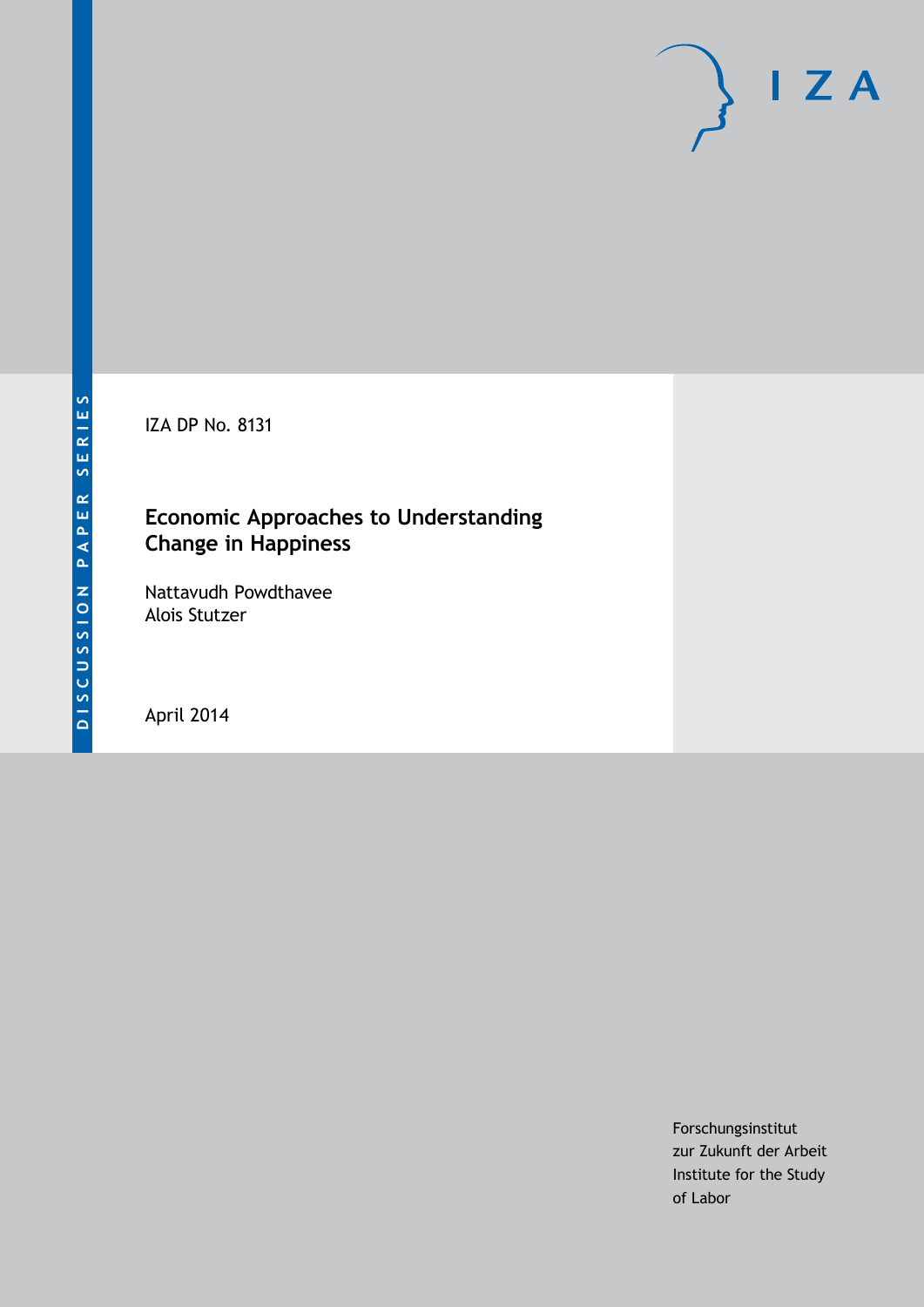# **Economic Approaches to Understanding Change in Happiness**

### **Nattavudh Powdthavee**

*CEP, London School of Economics, MIAESR, University of Melbourne and IZA*

### **Alois Stutzer**

*University of Basel, CREMA and IZA*

### Discussion Paper No. 8131 April 2014

IZA

P.O. Box 7240 53072 Bonn Germany

Phone: +49-228-3894-0 Fax: +49-228-3894-180 E-mail: [iza@iza.org](mailto:iza@iza.org)

Any opinions expressed here are those of the author(s) and not those of IZA. Research published in this series may include views on policy, but the institute itself takes no institutional policy positions. The IZA research network is committed to the IZA Guiding Principles of Research Integrity.

The Institute for the Study of Labor (IZA) in Bonn is a local and virtual international research center and a place of communication between science, politics and business. IZA is an independent nonprofit organization supported by Deutsche Post Foundation. The center is associated with the University of Bonn and offers a stimulating research environment through its international network, workshops and conferences, data service, project support, research visits and doctoral program. IZA engages in (i) original and internationally competitive research in all fields of labor economics, (ii) development of policy concepts, and (iii) dissemination of research results and concepts to the interested public.

<span id="page-1-0"></span>IZA Discussion Papers often represent preliminary work and are circulated to encourage discussion. Citation of such a paper should account for its provisional character. A revised version may be available directly from the author.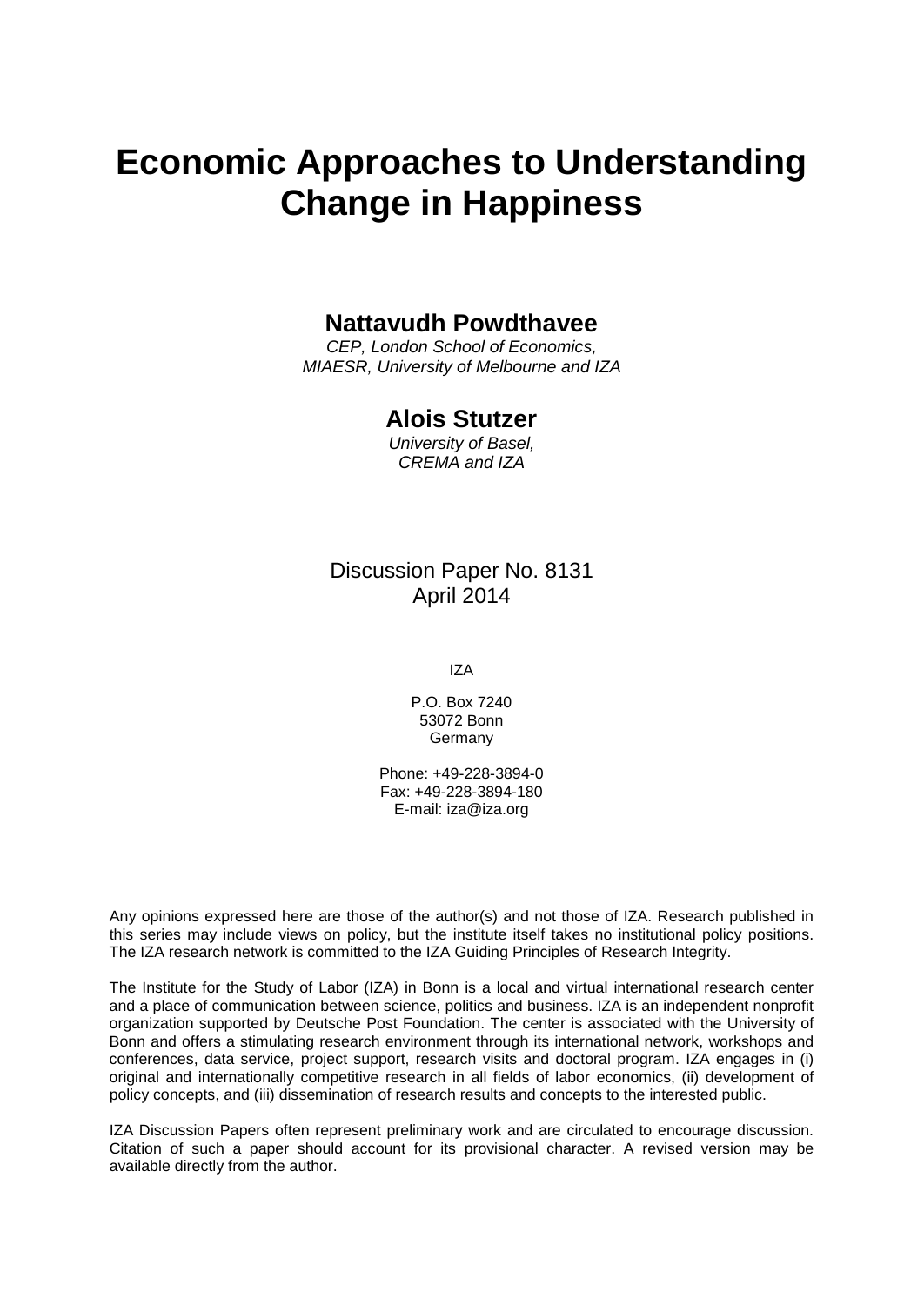IZA Discussion Paper No. 8131 April 2014

## **ABSTRACT**

## **Economic Approaches to Understanding Change in Happiness[\\*](#page-1-0)**

Are people condemned to an inherent level of experienced happiness? A review of the economic research on subjective well-being gives reason to the assessment that happiness can change. First, empirical findings clearly indicate that people are not indifferent to adverse living conditions when reporting their subjective well-being as observed for limited freedom of choice, low levels of democratization, unemployment, low income, etc. Second, considering people's adaptation to life events and (external) conditions reveals substantial heterogeneity in the speed as well as the degree of reversion. Together, the evidence suggests that reported subjective well-being is a valuable complementary source of information about human well-being and the phenomenon of adaptation. Many challenges, of course, remain. First, we are only at the beginning of understanding variation in the process of adaptation. The modeling of happiness over the life course promises a productive perspective. Second, adaptation might well pose a challenge to individual decision-making when people are not good in predicting it. Third, adaptation might have great consequences for public policy and the idea of social welfare maximization depending on how fast and slow adapting people are treated.

JEL Classification: D03, D60, I31

Keywords: adaptation, economics and happiness, life course perspective, subjective well-being

Corresponding author:

Alois Stutzer Faculty of Business and Economics University of Basel Peter Merian-Weg 6 4002 Basel **Switzerland** E-mail: [alois.stutzer@unibas.ch](mailto:alois.stutzer@unibas.ch)

\* Revised chapter for Kennon M. Sheldon and Richard E. Lucas (Eds.) (2014). *Stability of Happiness*. Amsterdam: Elsevier.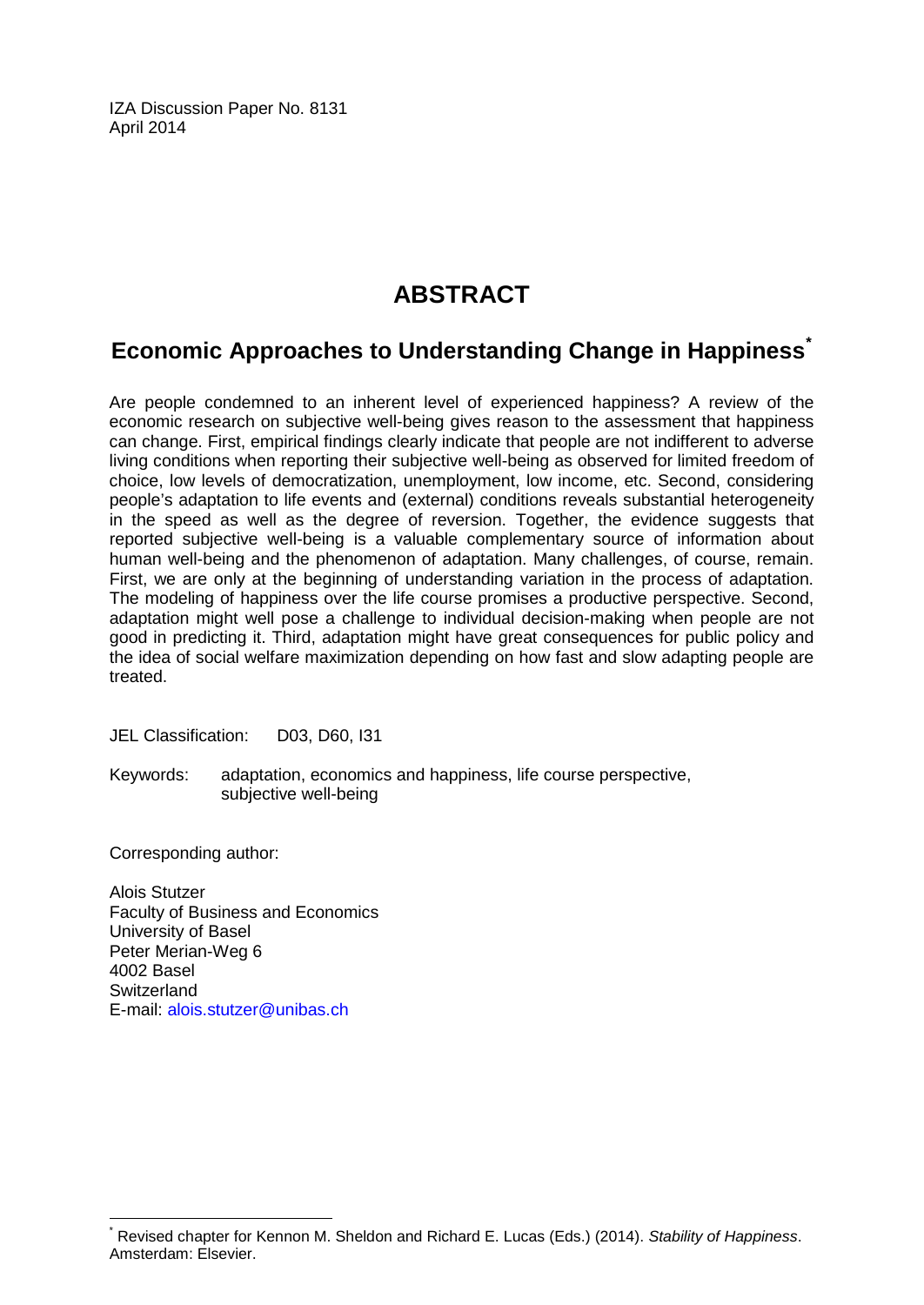#### **I. Introduction**

 $\overline{a}$ 

Is a woman's or a man's happiness her or his fate for life depending on how nature played the wheel of fortune? Is happiness a trait accompanied by some swings of moods and intermezzos of adaptation to life events but generally devoid of change? Economic research on subjective well-being (SWB) suggests a no to the two rhetorical questions motivated by hedonic relativism or the set-point theory.<sup>1</sup> This chapter reviews the arguments and the evidence primarily from work by economists that give reason to the assessment that happiness can change.

First of all, there is a tacit understanding in economic research that happiness can change. At the back of many economists' mind there is the concept of utility as preference satisfaction. Utility and so also happiness is attained through consumption whereby a comprehensive concept of consumption is applied that includes the consumption of all sorts of goods and services as well as the experience of activities. The economic approach is flexible enough to include procedures as a source of utility when people live and act under a set of institutional conditions as well as many more aspects of the state of the world or people's mind.<sup>2</sup>

Whether the pleasures and pains from consumption and experience are enduring or only temporary is not conceptually crucial for the economic approach to human well-being. The economic view is thus prima facie compatible with adaptation as a phenomenon of reduced well-being gains from some option after some time. It is even compatible with complete adaptation. Temporary changes of happiness are still changes. Suffering low happiness – even for a short time – means lower individual well-being. One might invoke here, "in the long run we are all dead".

However, whether adaptation can actually be fully integrated in the traditional economic approach is questionable and it would probably not be productive either. Adaptation is often understood as a process or mechanism that reduces the hedonic effects of a constant or repeated stimulus. People get used to a new situation or repeated stimuli, a process that can be recognized as preference change and thus a deviation from the neoclassical economic model of man. Moreover, people might not fully and correctly predict these processes and in fact underestimate their capacity to adapt.<sup>3</sup> This aspect of utility misprediction has far-reaching consequences beyond the random mistakes in expected utility

 $1$  The expression 'hedonic relativism' was part of the title of the influential book by Brickman and Campbell (1971) proposing the idea of a hedonic (or happiness) set point. Economic research on SWB is surveyed in a number of books (e.g., Bruni & Porta, 2005; Frey & Stutzer, 2002a; Frey, 2008; Layard, 2005; van Praag & Ferrer-i-Carbonell, 2004 and – in prose – Powdthavee 2010a) and review articles (Di Tella & MacCulloch, 2006; Dolan et al., 2008; Frey & Stutzer, 2002b; Stutzer & Frey 2010).

 $2$  The differentiation between outcome and process utility is introduced in Frey et al. (2004) with the aim to provide a productive concept to think about the sources of individual well-being.

 $3$  A related argument can be phrased that people belief in the possibility to change their happiness and act accordingly (but not always in their best interest).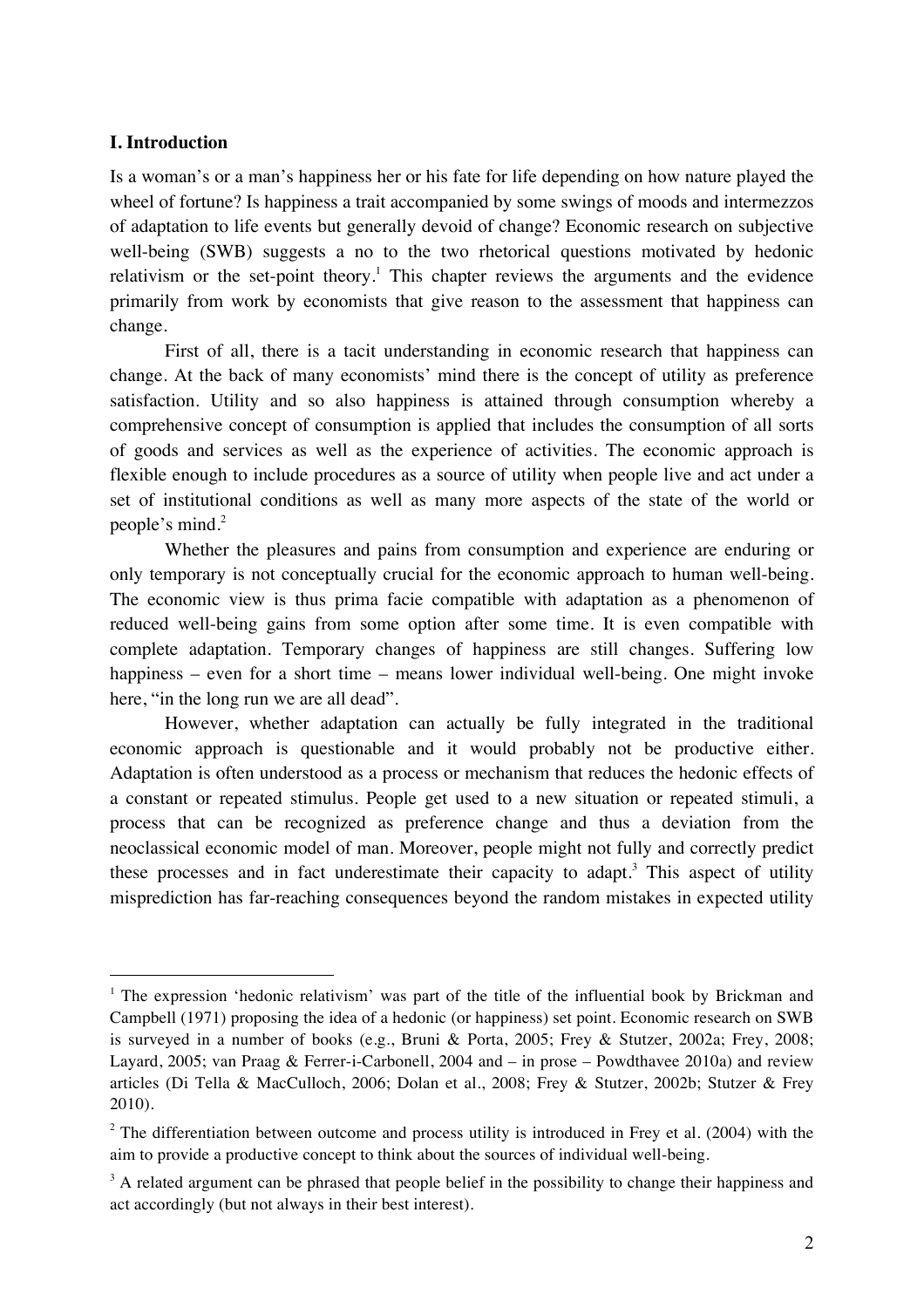theory/the von Neumann-Morgenstern model of expected utility maximization.<sup>4</sup> In this chapter, adaptation is considered as a valuable psychological concept that enriches the economic approach when applied to the study of individual well-being.

As explained, many studies on people's SWB in economics take the possibility of change in happiness for granted. This change in well-being might be a constant shift due to alterations in the environmental conditions or a temporary flow of pleasures and pains. The strong belief in the changeability of happiness motivates the study of its determinants in order to find the drivers of high human well-being (and implicitly this research also tests the underlying hypothesis of change in happiness). The research is supposed to finally lead to policy recommendations regarding environmental conditions that are conducive to SWB. Extending this line of reasoning, the Life Satisfaction Approach has been developed. It not only tries to identify specific determinants of individual well-being but aims to value them in monetary terms. By measuring the marginal utility of say a public good as well as the marginal utility of income, the trade-off ratio between income and the public good can be calculated (see more below). This allows taking public good aspects of government projects more easily into account in cost-benefit analyses.

So while economists generally have no qualms about the changeability of individual happiness for the better, there is a fundamental doubt on whether changes in people's wellbeing can be captured based on the new approach of subjectively reported assessments of one's affective well-being or satisfaction with life. Adaptation is related to false consciousness lurking in the back as a criticism of the whole enterprise of economic SWB research. The criticism points to the potential systematic divergence between true preference (satisfaction) and the satisfaction observed and measured in surveys. People surrender under the impression of an unchangeable "adverse" environment and "falsely" report being happy. This criticism entered as an important argument against utilitarianism (and later against the economics of happiness) the capabilities approach of Sen  $(1999)$ .<sup>5</sup> In the work on affective well-being by Kahneman et al. (2004), the idea of adaptation as distorting the metric of utility (in particular of the disadvantaged) is taken up in the aspiration treadmill hypothesis. It states that people adapt their judgment about life relative to their goals in response to changes in circumstances (while in fact still experiencing the same affective well-being). In contrast, the hypothesis of a hedonic treadmill states that people adjust both in response to changes in circumstances i) their 'objective' happiness and ii) their assessment of how the new circumstances measure up to their life goals.

The fundamental issue that people are not well equipped to form absolute judgments is a challenge to all research that relies on people's assessment of the their own situation as well as needs be it in empirical happiness or capabilities research. When we think that empirical research on SWB helps as a complementary approach to understand change in happiness and the sources that bring it about, we are probably well advised to approach adaptation head-on both as a process of true hedonic habituation, redeployment of attention or practical

 $\overline{a}$ 

<sup>&</sup>lt;sup>4</sup> The misprediction of utility and its economic consequences are discussed in (Loewenstein et al., 2003; Kahneman & Thaler, 2006; Hsee et al., 2012 and Frey & Stutzer, 2014).

 $<sup>5</sup>$  An analysis of the differences, similarities and synergies between the SWB approach and the</sup> capabilities approach in economics is provided by Comim (2005).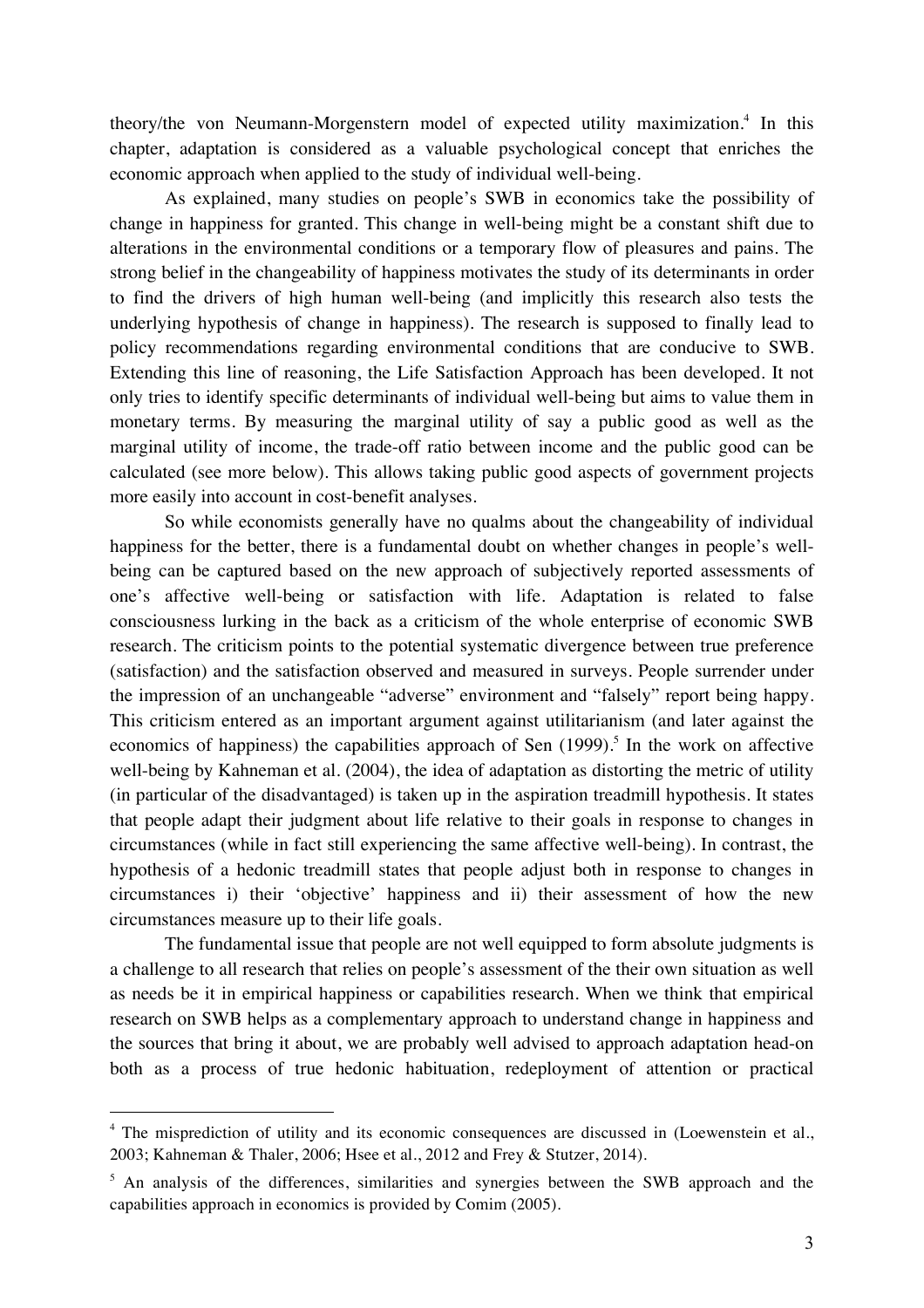adjustment as well as a process of changing reference standards in people's reporting of their well-being. We try to follow this route in this chapter.

We start in Section II with how economic research on SWB has taken up the idea of hedonic adaptation from psychology. This approach naturally introduces and emphasizes events in people's life and thus a time perspective. How do people react to shocks in their life circumstances? Under what conditions is there more or less adaptation to the new situation? What makes people more or less resilient? Section III takes these issues up and presents a conceptual view of the life course perspective currently developed in economics. In Section IV some of the existing work on the conditions that are supposed to change happiness are discussed in the light of research on adaptation and the life course perspective. In particular, we refer to economic conditions, social and political factors and public goods and bads that are assessed based on the life satisfaction approach. Section V offers some concluding remarks.

#### **II. Hedonic adaptation**

 $\overline{a}$ 

#### **a) Empirical approaches in economics**

Influenced by the early claims that people have SWB set points (Brickman & Campbell, 1971; Headey & Wearing, 1989), many writings in the psychology literature have worked on the assumption that humans quickly revert back to a relatively stable level of SWB despite major positive or negative shocks in terms of life events. By contrast, traditional economists tend to base their assumption about people's utility function on the idea that there is generically no habituation or adaptation to either good or bad life events. This is the idea that permanent life changes cause permanent changes in SWB.

One reason for such an apparent divide between two social science disciplines is that, until recently, much of the empirical analysis used to support the set-point theory of SWB in the psychology literature had been carried out using cross-section – often tiny – data sets. An early (and highly influential) example of such work is the study of happiness of paraplegics and lottery winners by Brickman et al. (1978). In their study, Brickman et al. report data in which lottery winners were only slightly happier than people in the control group, while the differences in SWB levels between the controls and the paraplegics are not as large as one would expect, thus leading them to conclude that adaptation to both positive and negative life events are generally complete over time.<sup>6</sup> And although Brickman et al.'s findings have found considerable empirical supports from subsequent cross-sectional studies, in which external conditions have been demonstrated to account for little variance in reports of SWB (Lykken & Tellegen, 1996), it remains inconclusive, at least to economists and some psychologists working in this area, that *all* external conditions do not have a long-lasting impact on people's SWB.

Part of the skepticism revolving around the validity of previous empirical research on adaptation can be attributed to the common perception amongst economists that causal

 $6$  The sample size in Brickman et al (1978) was tiny: there were only 22 controls, 22 lottery winners and 29 paralyzed accident victims.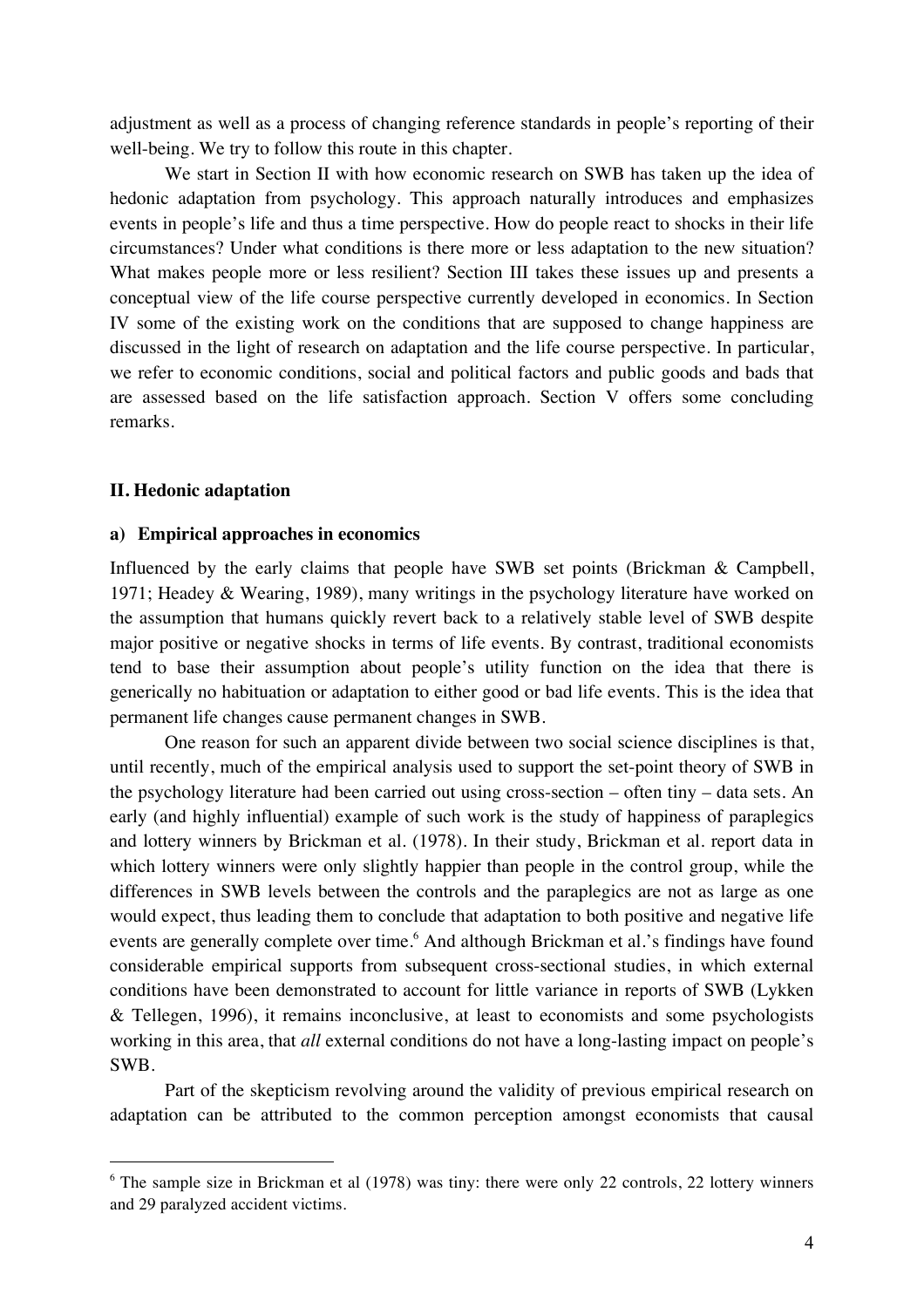implications of cross-sectional estimates are hard to interpret. As cross-sectional studies do not allow for a systematic, within-person comparison between respondents' pre- and postevent levels of SWB to be made, cross-section patterns can only be suggestive. One could imagine, for example, that individuals with a spinal-cord injury in Brickman et al.'s study might have been young and athletics before the injury, and, thus, they might have had higher than average SWB. If so, the less than anticipated differences in SWB levels between them and the control groups, which has been referred to by many as the evidence of hedonic adaptation amongst the paraplegics, might have confounded the fact that spinal-cord injury patients suffered a very large drop in SWB from pre-injury levels, something which they had never adapted to even with time. Hence, in order to make empirical advancement in this area, a test of hedonic adaptation has to have a number of special features:

- i. the data must be longitudinal in nature, and individuals in the sample must be followed over a reasonably long period, so that information on them is available before and after a good or a bad life event;
- ii. there needs to be a control group who does not experience the event;
- iii. the sample should be representative of the population;

 $\overline{a}$ 

iv. a set of other variables has to be available in the data set, so that confounding influences can be differenced out.

One of the first studies that made explicit use of a large-scaled longitudinal data set to estimate the extent of hedonic adaptation to a life event is a study on adaptation to marriage by Lucas, Clark, Georgellis and Diener (2003). Using a hierarchical linear model, which allows for the mean levels of SWB – which is life satisfaction in their case – to be estimated for different assessment phases (e.g. baseline phase, reaction phase, and adaptation phase), Lucas et al. demonstrate that, on average, people revert back within a few years to their premarriage level of SWB. This is interpreted as quick and complete adaption to marriage.<sup>7</sup> However, there appears to be substantial individual differences in the rate of adaptation, and the extent of adaptation seems to depend critically on the degree to which individuals reacted to the event – people who were strongly affected by marriage tend to adapt more slowly than those who were less affected. The same researchers applied the same empirical strategy to show that there is only partial adaptation to divorce (Lucas, 2005) and unemployment (Lucas et al., 2004), and essentially no adaptation to severe disability (Lucas, 2007).

The hierarchical linear regression method, which is a special case of random effects models, assumes zero correlations between the individual fixed effects and the life event of interest. However, according to Headey (2007), it is possible that there may be some unobserved fixed personal characteristics that simultaneously determine both SWB and selection into experiencing the life event in question, which, if left unaccounted for, could

<sup>&</sup>lt;sup>7</sup> Some psychologists put forward another concept that may explain this pattern, i.e., an event explanation that marital transitions cause short-term changes in SWB (e.g., Johnson & Wu, 2002). There is also a possible selection explanation for the pattern. "Most people only get married if they expect to experience a rewarding relationship in the future. They predict their future well-being as spouses based on their current well-being. Therefore, the last year before marriage becomes the last year, because the couples experience a particularly happy time in their relationship" (Stutzer & Frey, 2006, p. 337).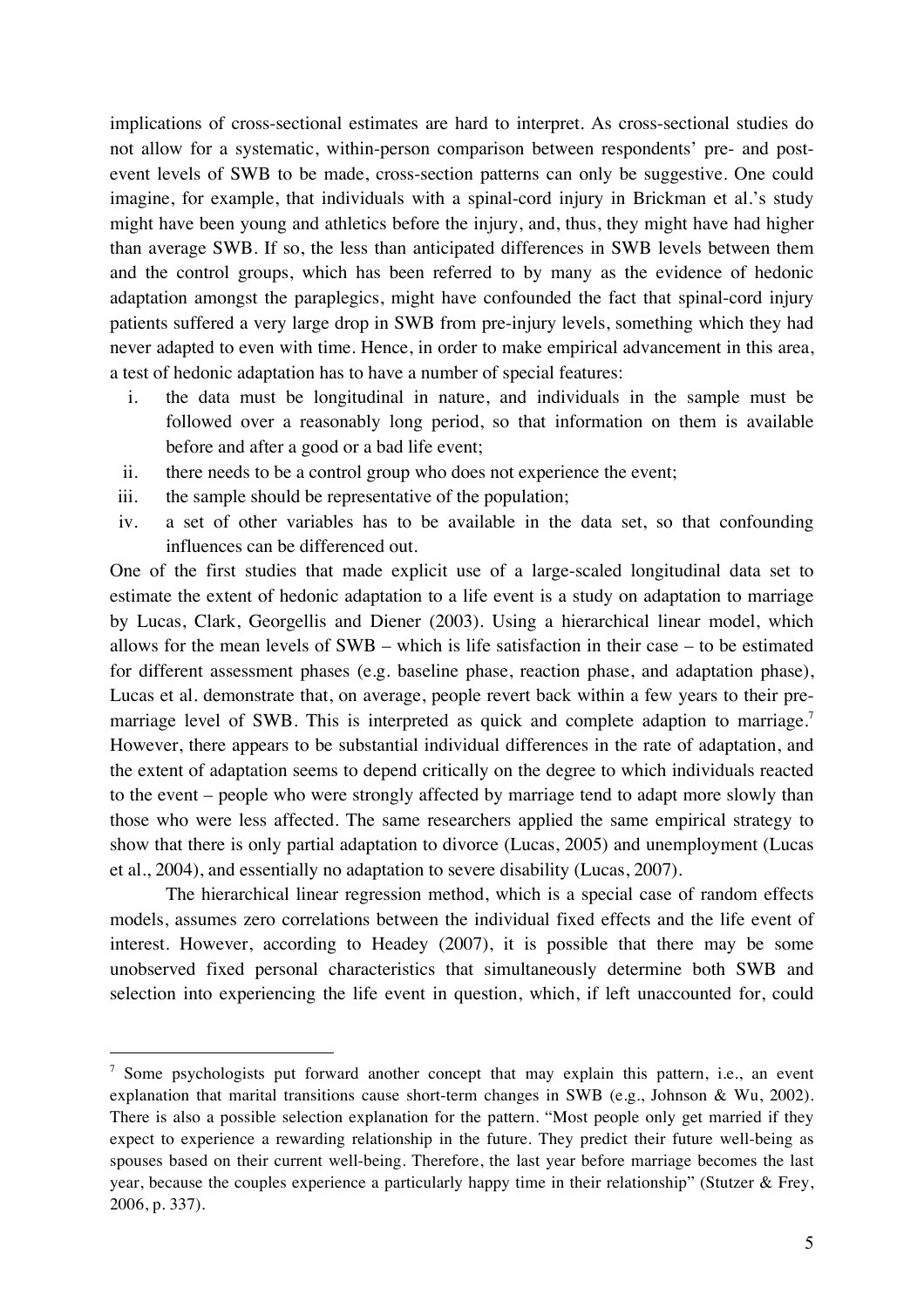potentially bias the estimated adaptation effect.<sup>8</sup> One could imagine, for example, that people who were born with predispositions that make them happy might also be risk loving and engage more in risky activities, and thus, are also more likely than others to get themselves seriously injured. If so, then failure to allow for such heterogeneity will bias the true impact of disability on SWB. As a result, studies in the economic literature tend to prefer fixed effects models, which allow the individual fixed effects to be differenced out from biasing the estimates altogether, to hierarchical linear models when modeling adaptation.

By explicitly controlling for individual fixed effects, Oswald and Powdthavee (2008) report evidence in which the negative effect of being severely disabled partially dissipates after a few years of disability. Using the same longitudinal data sets as Lucas (2007), which are the British Household Panel Survey (BHPS) and the German Socio-Economic Panel (SOEP), they estimate the rate of hedonic adaptation to severe disability to be around 30%, whilst essentially no adaptation to severe disability was found in the estimation of random effects equations. Hence, Oswald and Powdthavee's (2008) results seem to suggest that it is important to take into account unobserved heterogeneity bias in the estimation of adaptation models.

#### **b) Examples for evidence from longitudinal studies**

 $\overline{a}$ 

Controlling for individual fixed effects, a number of other studies in the economic literature have also documented evidence of significant adaptation effects in overall life satisfaction to some but not all external conditions. For instance, in a study of leads and lags in life satisfaction, Clark et al. (2008a) report evidence based on twenty waves of the SOEP in which the rates and the degrees of adaptation appear to vary significantly across different life events and genders. On the one hand, they find complete adaptation to divorce, widowhood, birth of first child, and layoff for both men and women. On the other hand, they only find partial adaptation to unemployment for women, and essentially zero adaptation to unemployment for men. Frijters et al. (2011b) report a similar set of findings in their study of anticipation and adaptation effects to different life events in the Household, Income and Labour Dynamics in Australia (HILDA) panel data set. More specifically, they find that people adapt much more slowly to negative life events (e.g. deterioration in financial situation) than positive life events (e.g. marriage). Apart from the death of a close relative and changes in housing, individuals were found to have fully adapted to all life events after two years. In another study based on the SOEP panel data from 1984 to 2005, Frey and Stutzer (2014) explore the adaptation to spending more time commuting to work. They first estimate a panel fixed effect model that integrates current as well as lagged commuting time for one to three years in the past. Based on the estimations, the pattern of adaptation is simulated. People seem not to adapt but to become even increasingly sensitive toward the burden of commuting (the latter effect not being statistically significant, however).

<sup>&</sup>lt;sup>8</sup> For example, based on a panel data set for Germany over 17 years, Stutzer & Frey (2006) document substantial differences in reported life satisfaction between singles of a given age who marry later in life in comparison with the well-being of those who stay single, controlling for numerous observable characteristics.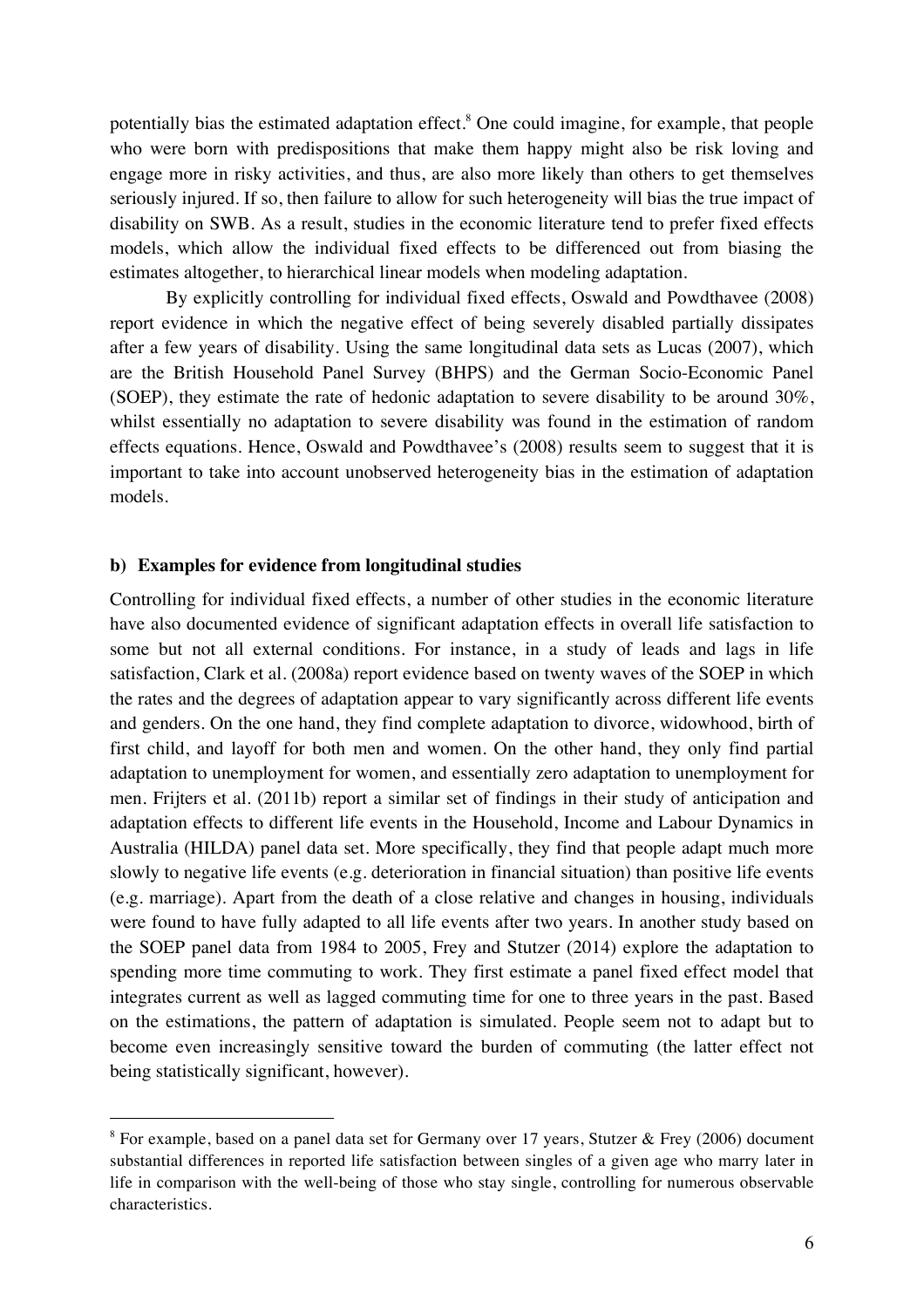What these longitudinal studies seem to be implying are that (i) it would be impossible to use cross-section data to establish the long-run impact of life events because such data cannot identify adaptation effects, and (ii) there is a significant heterogeneity in the rates and the degrees of adaptation across different life events and sub-groups of population.

#### **c) Theoretical explanations**

There is currently little theoretical work in economics to provide a rational for (differential) adaptation. Previous efforts to delineate economic theories of hedonic adaptation are by Rayo and Becker (2007) and Graham and Oswald (2010). Rayo and Becker (2007) link hedonic adaptation to the ability of the human eye to quickly adjust to changes in the amount of light in order to optimally perceive contrast. According to their model, nature might have optimally designed human beings' emotional responses to behave in the same way. People evaluate alternatives based on a happiness function with a time-varying reference point. This reference point provides optimal incentives for fitness (i.e., the happiness function is evolutionary efficient). Graham and Oswald (2010) use the concept of hedonic capital to explain how hedonic adaptation occurs. Adaptation emerges from a model of evolution in which nature "rationally" uses happiness as a motivating device to make agents live their lives efficiently. Happiness in this approach can be thought of as an accumulated stock of psychological resource on which agents can draw upon to buffer well-being in times of a life shock. In other words, individuals with high levels of hedonic capital will exhibit high psychological resilience, i.e., low volatility of well-being and the ability to adapt to negative shocks faster than people with lower levels of hedonic capital. While useful as a benchmark, these economic models fail at explaining the longitudinal patterns in which adaptation to some life events is quicker and more complete than others.

According to psychologists Schkade and Kahneman (1998) and Wilson and Gilbert (2008), hedonic adaptation cannot be reduced to the type of adaptation found in the sensory systems. Rather, it is a process that occurs due to a reduction of attention from the new circumstance. In the paraplegic case, adaptation occurs when patients' attention is withdrawn from their conditions: spinal-cord injury patients are likely to think about their new circumstances many times each day at the beginning, but the allocation of attention eventually changes, so that they spend most of their time paying attention to daily experiences such as having breakfast or watching TV (Kahneman et al., 2006). The extent and speed of withdrawal of attention varies, however, from experience to experience (Wilson & Gilbert, 2008; Dolan & Kahneman, 2008). In the AREA model of Wilson and Gilbert (2008), the process of affective adaption is determined by people's attempt to understand events that attract their attention. Thereby, people attend and emotionally react to unexplained events that are relevant for their self. If they are successful and understand the events, they give them less attention and the affective reactions to them get weaker. Key variables that impede explanation are an event's novelty, unexpectedness, variability, uncertainty and explanatory incoherence. For example, one reason why people adapt to a rise in income much faster than they do with the onset of a severe disability is likely because one's paycheck is largely in the background most of the time, whereas being seriously disabled is full-time. We do not spend most of our waking moments thinking about how much money we earn. However, we may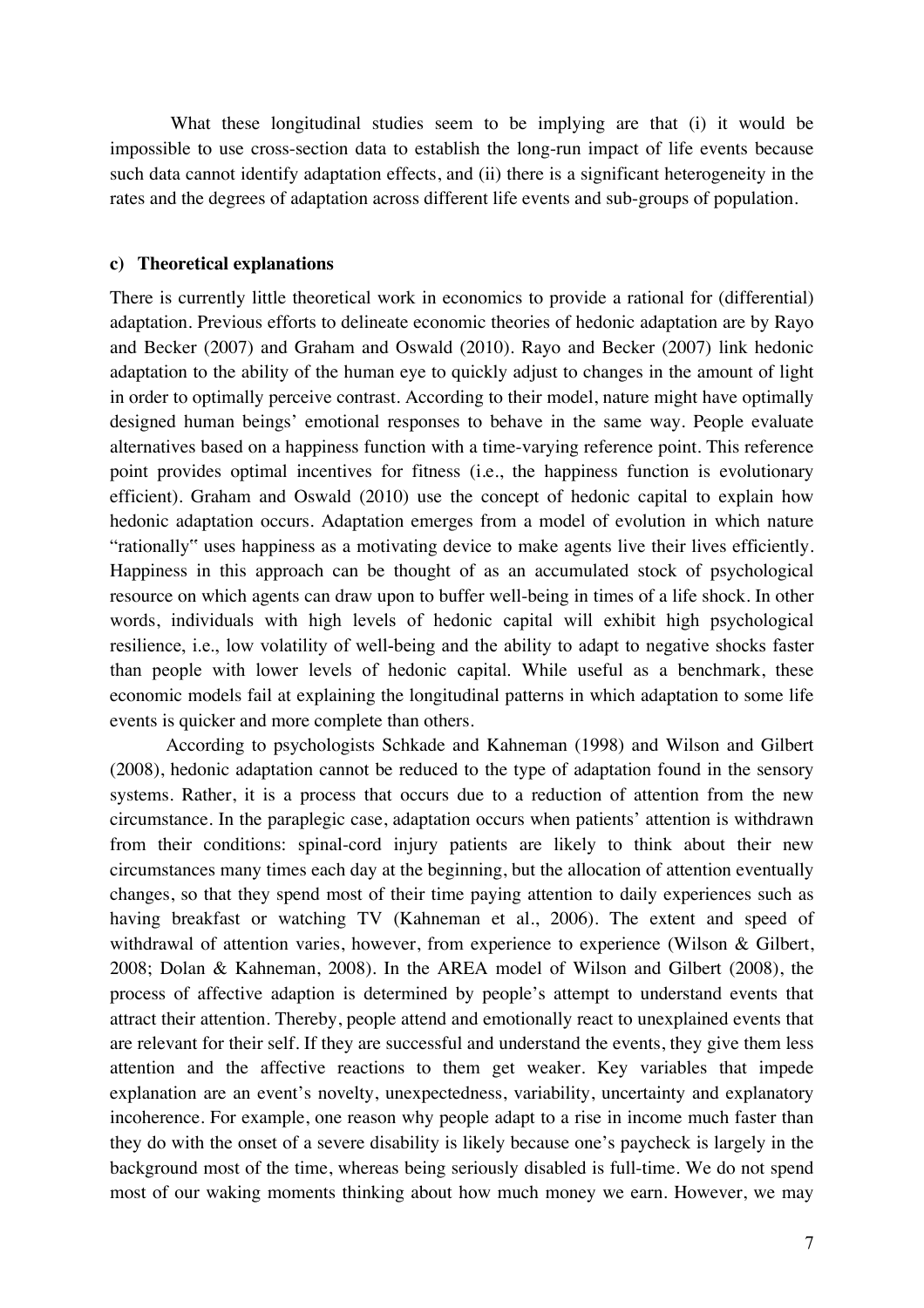still be reminded about our disability from time to time if it incapacitates us from doing dayto-day activities such as climbing stairs or getting dressed by ourselves.

What these so-called "attention" theories indicate is that the rates and the degrees of adaptation to a life event depend largely on what people are focusing on during the course of their life. This leads to the idea that a change in the overall SWB is more likely to be permanent if it is caused by a life event that permanently alters the way we evaluate our overall SWB whenever we are prompted to think about it. For example, Powdthavee (2009) uses the BHPS to show that people do not fully adapt to severe disability because severe disability permanently lowers respondents' health satisfaction and income satisfaction. Similarly, people do not fully adapt to unemployment because unemployment permanently lowers respondents' income satisfaction and satisfaction with social life (Powdthavee, 2012a).

In recent theoretical and empirical considerations, adaption is related to people's personality. The focus is thus on identifying groups of individuals who are better (or worse) at adapting to negative life shocks. Using the SOEP, Boyce and Wood (2011) report evidence to what extent the 'Big Five' personality traits prior to the onset of disability influence how well an individual psychologically adjusts after a disability has occurred. More specifically, they document evidence that more agreeable individuals adapt significantly more quickly and to a larger extent to disability than their less agreeable counterpart. A recent paper by Powdthavee (2012b) demonstrates using the BHPS that the negative psychological effect of unemployment is significantly larger for workers who had previously reported higher levels of fear of being bullied at school when they were between 11 and 15 years old, and that essentially no adaptation to unemployment is found for these individuals over time. Despite the emerging evidence on adaptation in longitudinal data, the findings on systematic heterogeneity are still scarce and imperfectly understood.

#### **III. A Life Course Perspective on SWB**

#### **a) A conceptual framework**

One implication from the recent findings in the area of hedonic adaptation is that the past (including a genetic component) may be an important predictor of how well people habituate and adapt to life shocks in adulthood. More generally, these findings highlight is that early life characteristics and circumstances may potentially have significant power in predicting adult SWB in general. This idea is underpinned by substantial findings in the multidisciplinary literature that childhood and parental characteristics strongly predict later life outcomes, including education, employment, income, crime, behaviors and lifestyles (see, e.g., Case et al., 2005; Blanden et al., 2007; Mensah & Hobcraft, 2008; Conti & Heckman, 2010; Frijters et al., 2010; Goodman et al., 2011; Heady et al., 2014).

The conceptual framework of well-being over the life course is embedded in the household production model developed by Becker (1981) and (Becker & Tomes (1986). The model essentially argues that children's cognitive and non-cognitive abilities are more malleable early on in the life cycle. As children become older, there will be less about them that can be changed through parental and school inputs. This implies that there is less scope for policy interventions to improve cognitive and non-cognitive outcomes later on in a child's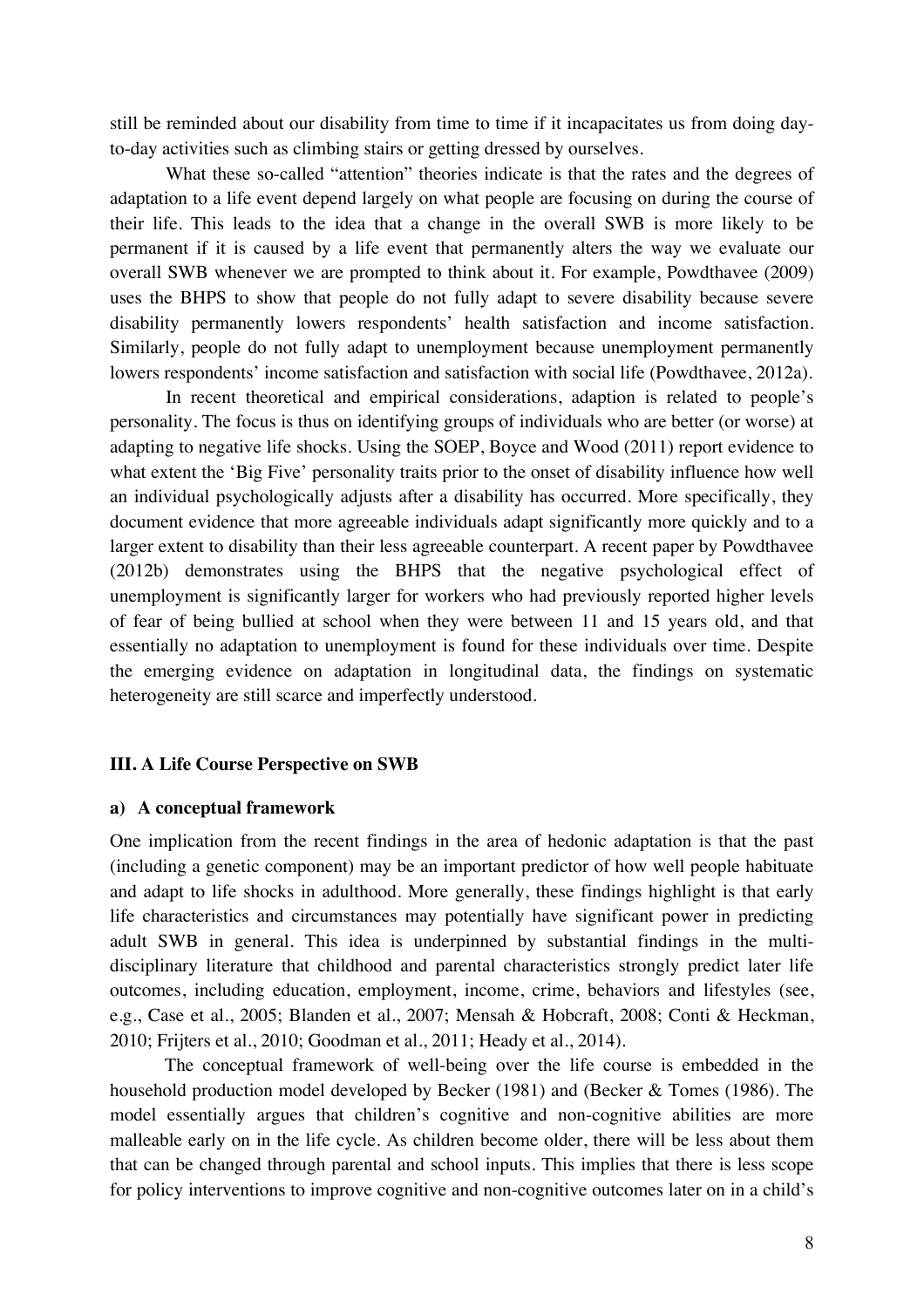life. To the extent that early characteristics of a child - e.g. personality traits, values, cognitive skills – matter for him or her to make successful life choices later, the model also predicts that these early childhood characteristics matter for later life satisfaction.

#### **b) First evidence**

 $\overline{a}$ 

Focusing on well-being consequences, recent research in economics by Frijters et al. (2011a) looks at the long-term relationship between childhood characteristics and adult life satisfaction. In their study, they utilize long-run cohort data sets of people in Britain from the National Child Development Study (NCDS), which consists of individuals born in a particular week in 1958. They investigate whether childhood and parental characteristics at ages 0, 7, 11, and 16 strongly predict adult life satisfaction (or the average life satisfactions observed over the ages of 33, 42, 46, and 50).

It is found that characteristics of the child and family at birth  $-e.g.,$  birth weight, number of siblings, maternal and paternal education – explain very little variation (approximately 1.2% of variance) in the average adult life satisfaction. Including a comprehensive set of child and parental characteristics at ages 7, 11, and 16 improve the predictive power to only 2.8%, 4.3%, and 6.8%, respectively. Significantly more variance in the average adult life satisfaction can be explained by including contemporaneous adulthood variables, including health and socio-economic status, in the life satisfaction equation. For example, adding variables such as income, employment status, and health at age 50 increase the model's predictive power to 15.6%. Frijters et al. conclude based on their results that average adult life satisfaction is not strongly predictable from a wide range of early childhood characteristics. They also draw the implication that children from a disadvantaged background are equally likely to lead a satisfied life as adults as children from a relatively less impoverished background.

Layard et al. (2013), on the other hand, argue that the past may matter a lot more to adult life satisfaction than what had initially been suggested by Frijters et al. Using data from the 1970 British Cohort Study (BCS70), Layard et al. estimate a sequential model in which early childhood and family characteristics are used in the first step to predict different indicators of having a successful life at age 34, including emotional health, income, employment, education qualifications, good conduct, good health, and having a family. The predicted success variables are then used in the second step to predict adult average life satisfaction. What Layard et al. had been able to show is that there is a strong link between early childhood characteristics and adult life satisfaction, although the association is mostly indirect and mediated through different indicators of having a successful life. In other words, Layard et al.'s results suggest that early life characteristics matter significantly in determining later outcomes, such as income and employment. It is these outcomes measured contemporaneously with life satisfaction that determine how satisfied we are with our lives as adults.<sup>9</sup>

 $9$  Note that the conclusions made by Layard et al. (2013) are similar to the ones made by Heady et al. (2010) in which life choices have been shown to have a significant impact on a permanent measure of life satisfaction.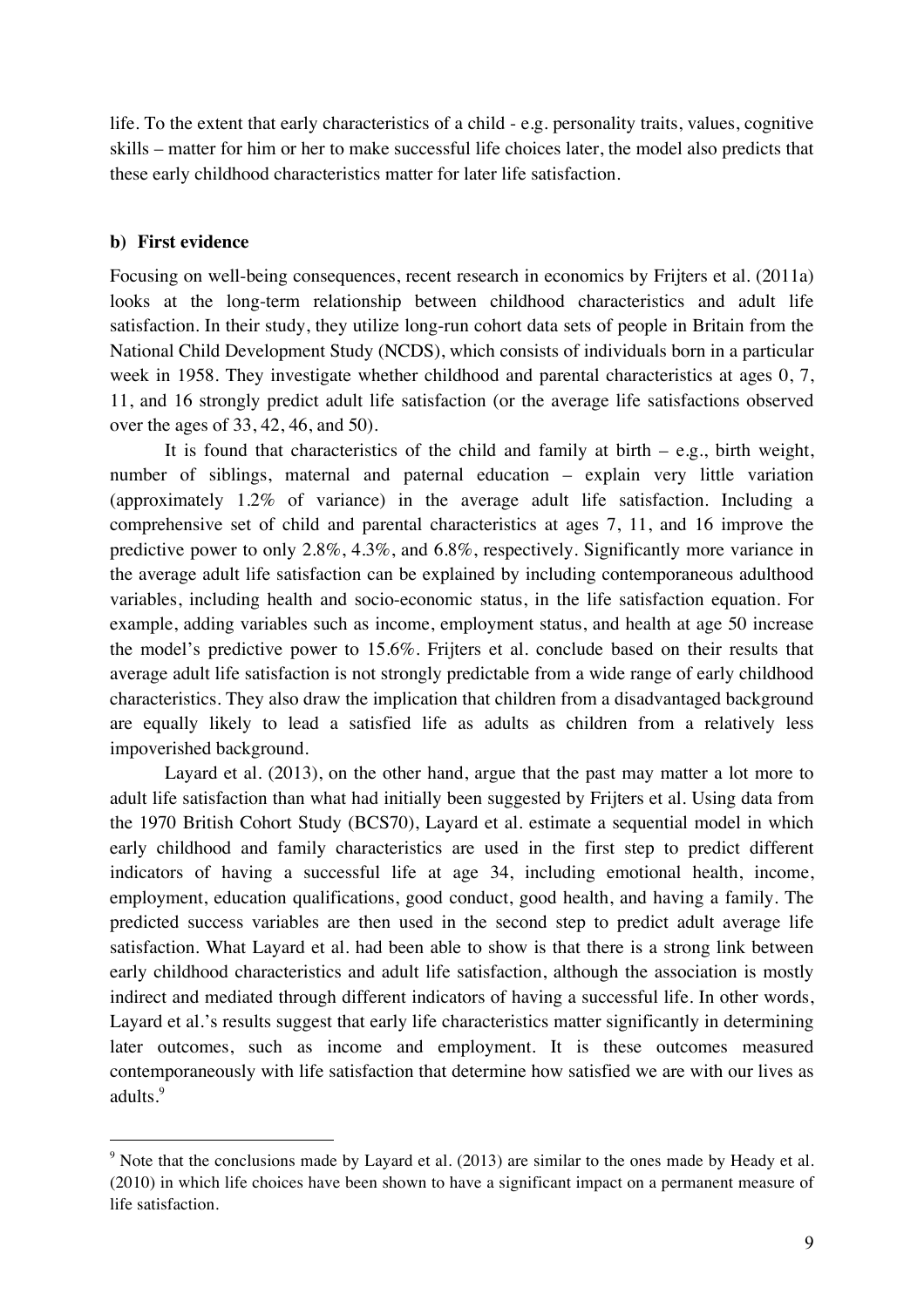Of course, many more relationships can and should be modeled theoretically and explored empirically to understand individual time patterns of SWB. A particular challenge will be the systematic integration of external conditions on the life course of happiness.

#### **IV. (External) Conditions Affecting Subjective Well-Being**

People's SWB is better understood if a time dimension is taken into account as dynamics of many sorts play an important role. However, whether specific processes are modeled under a life course perspective or when considering adaptation, external conditions ultimately determine the course of individual well-being. The focus on external (living) conditions fits economists' approach to understanding change in happiness. It extends and complements economic research on the welfare consequences of societal and environmental conditions, economic policies and alternative sets of institutions.

#### **a) The empirical challenge of causal relationships**

Research in economics on the determinants of SWB is motivated by the ambition to understand the (external) drivers of individual well-being in order to improve the human lot. In essence, causal relationships and pathways have to be identified to pursue this route. Thus, all the identification issues emerge that are well known in economic evaluation research. While experiments are attractive to approach identification issues, they are still rare with respect to the conditions of SWB.<sup>10</sup> Accordingly, researchers have to be creative in deriving insights from less than optimal data. In this respect, the study of individual panel data derived from repeated representative surveys of the same persons turned out to be productive. It allows for the control of unobserved individual-specific characteristics that might well be correlated with individual reporting behavior, as well as with the experience of some condition such as unemployment, for example. Similarly, the study of repeated cross-sections at the country level allows for control over factors that generate unobserved heterogeneity between countries. As countries differ in many respects, even with the inclusion of numerous control variables, partial correlations from simple cross-section analyses are at risk of an omitted variable bias. Moreover, as almost any factor can be imagined to have a direct influence on a person's well-being, instrumental variable approaches are oftentimes difficult to be applied with convincing precisions.

Despite these inherent difficulties in the study of the determinants of happiness, many valuable insights have been provided. Moreover, economists have started to explore the effect of positive and negative affect as well as life satisfaction on behavior (see, e.g., Goudie et al., 2014). The better the mutual relationship is understood, the firmer conclusions about the sources of individual well-being are possible. In the following some conditions are briefly discussed emphasizing links to adaption and the life course perspective.

 $\overline{a}$ 

 $10$  For an application in development economics, see Cattaneo et al. (2009).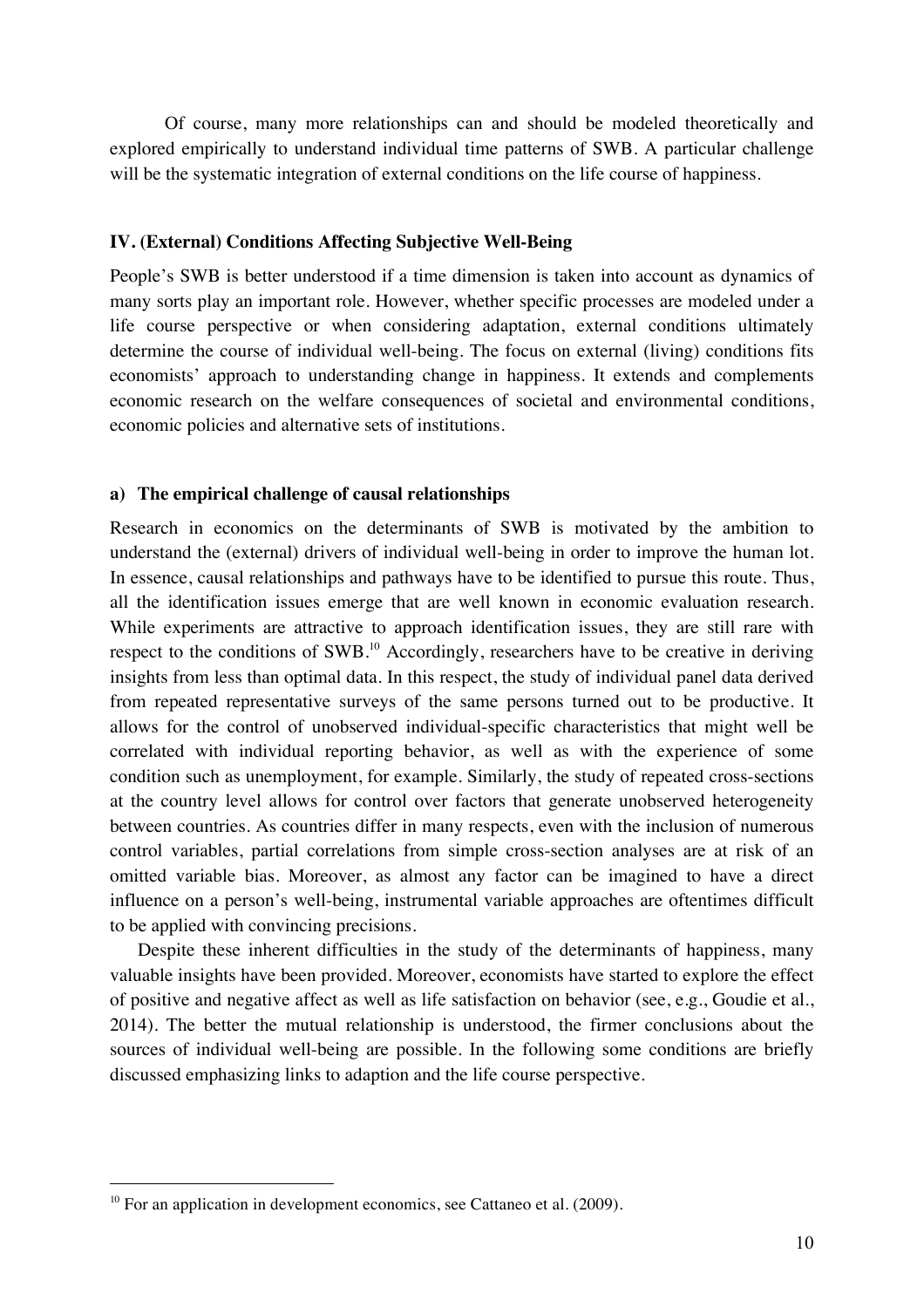#### **b) Economic condition I: Income**

Within the many factors that potentially affect human well-being, income is by far the most prominent in the economics of happiness. This might not come as a surprise as income or a person's material living standard, normally captured by GDP or GNP, is the main empirical indicator of individual welfare in received economics. To put into doubt that income and happiness are close correlates, constitutes an important challenge to traditional economics.

Many empirical tests reveal a significant positive correlation between income and SWB. This holds for people living in households with a high income and/or earning a high labor income but also in general for people living in a rich rather than in a poor country. The controversy emerges, when it comes to the relationship between income growth and the development of SWB over time. Are the empirical observations consistent with the crosssection correlation between income per capita and average SWB across countries? Does income growth produce higher average SWB? Proponents of the Easterlin Paradox claim that it does not (e.g., Easterlin, 2013). In contrast, critics of the relativist position see the findings compatible with absolute income contributing to higher SWB (e.g., Stevenson & Wolfers, 2013; Veenhoven &Vergunst, 2013). The issue is still debated because of limited long-term data for a large sample of countries. Depending on the set of countries, statistical tests are not powerful enough to reject the hypotheses that there is no correlation between income growth and happiness growth as well as that the correlation between income growth and happiness growth is statistically significantly smaller than the one implied by the cross-section correlation between income per capita and average SWB in a country. Sample selection is important in such tests. Is evidence for the US – where there seems to be no long-term correlation between income growth and happiness - sufficient to support the claim? Do we interpret the income development in the transition economies as long-term growth or as a recovery from the historic break-up of communism and the command economy?

The latter question hints at an even bigger challenge in the interpretation of the happiness development in countries over time. What are the underlying processes and causal relationships that lead to the observed correlations between income and happiness? To what extent does a happy population indicate conditions that are conducive to a prosperous economy? There might well be factors like favorable political institutions that promote happiness as well as economic success. Happiness in nations might then well capture the extent to which the institutional structure in a society allows people to benefit from the organizational and technological possibility frontier. There are, of course, more traditional arguments questioning GDP as an indicator of people's welfare. For example, not all the sources for increases in statistically measured national income are considered welfare enhancing. Public expenditures for reconstruction after a catastrophe are a prominent one. A possible lesson from the debate is that there is more than absolute income. This aspect has been fruitfully explored in the economic analysis of income and happiness (see Clark et al., 2008b for a review). In particular, the notion of relative income has been filled with empirical content. For example, the impact of the relative income position within one's neighborhood is explored in Luttmer (2005) showing a negative effect of local average earnings on selfreported happiness ceteris paribus, i.e. controlling for an individual's own income. This empirical finding is consistent with the idea that people form aspirations about their income based on social comparisons and due to processes of adaptation to previous income.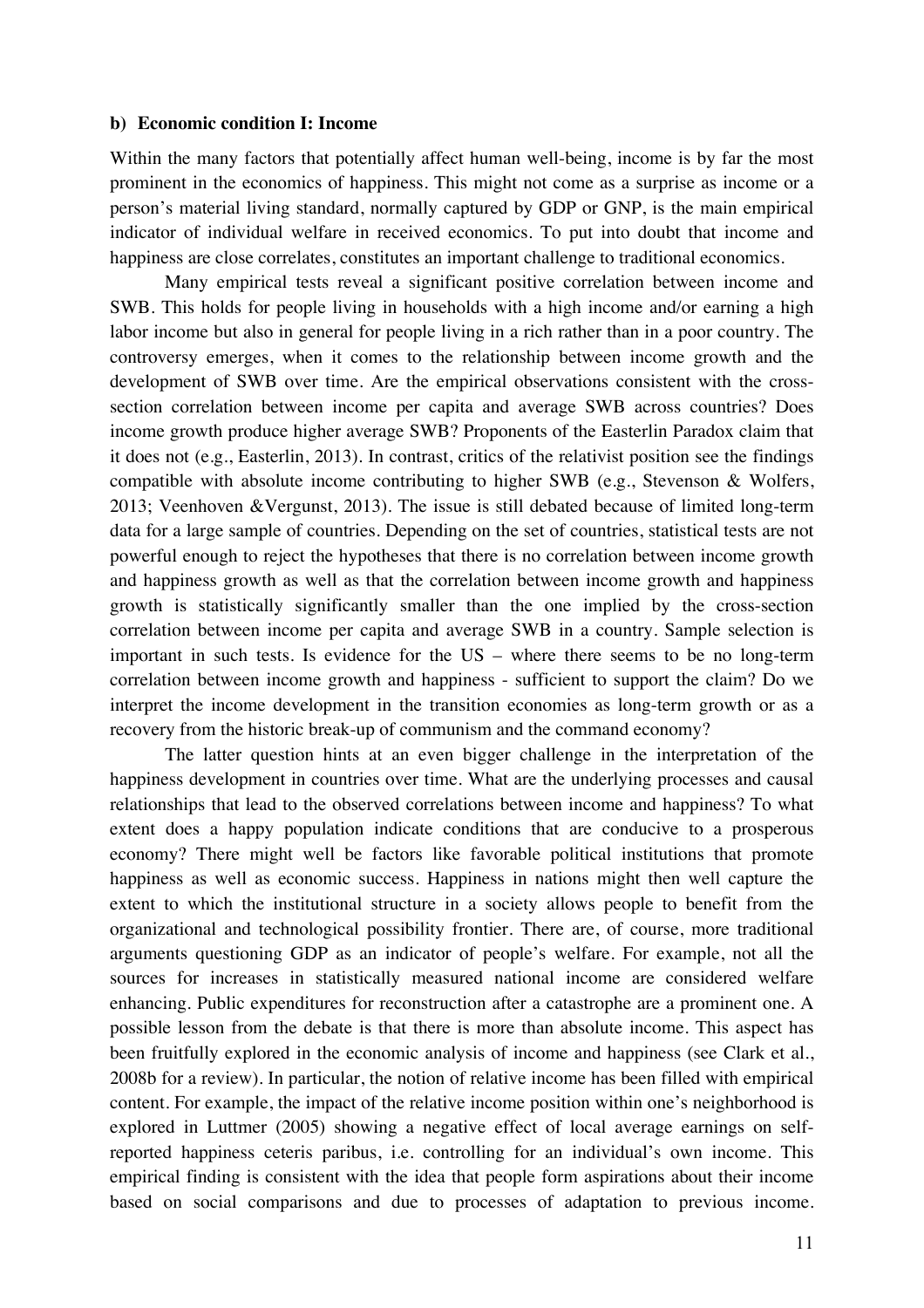Adaptation to previous income is found to be substantial in various studies. For instance, based on the SOEP panel data for Germany between 1984 and 2000, Di Tella et al. (2010) estimate that 65 percent of an initial positive effect of higher income on reported satisfaction with life is dissipated over the following four years. Income aspirations have been empirically approximated based on people's reports about what they consider a sufficient income for their household. Reported SWB is found to strongly depend on the discrepancy between household income and the reported aspirations (e.g., Stutzer, 2004, Knight & Gunatilaka, 2012). Income aspirations thus seem to be an important mediator variable when we want to understand how income and SWB are related. Income aspirations might also be interesting from a life course perspective as people grow up in households with vastly different consumption standards. Moreover, income aspirations seem to follow a strong, inverted-u age pattern (Stutzer, 2004) echoing the u-shaped statistical relationship between age and SWB.

Many questions have remained open so far in the understanding of income as a condition for high SWB. What are the drivers of income aspirations more generally and when they are formed by social comparisons - who compares to whom? Interesting first insights are provided based on recent survey evidence (Clark & Senik, 2010). For example, high-income people engage less in income comparisons than low-income people and colleagues are the most prominent reference group. Another issue concerns the marginal utility of income. Previous research provides evidence that the elasticity with respect to income is smaller than minus one (Layard et al., 2008). However, partial correlations for the effect of income on SWB are often difficult to interpret. This not only holds in cross-section analyses involving issues of reversed causality and omitted variable bias but also in panel data studies. A specific concern refers to the limited available information about the reasons for the variation in people's or households' income. If people earn more because they put in more effort or time or accept a more stressful job, these income gains are fundamentally different from some vague idea of a windfall income gain. In recent work, new sources for income variation have been exploited to get a better idea of the marginal utility of income, like, for example, inter-industry wage differentials (Pischke, 2011) and whether a pay slip was shown to the interviewer in order to get a more accurate reading of total income received by the individual (Powdthavee, 2010b).

#### **c) Economic condition II: (Un)employment**

There is a long tradition of research on the conditions at the workplace that contribute to a satisfying job: People are either directly asked about the importance of various job attributes, or the determinants of reported job satisfaction are explored in multiple regression analyses. This research is meaningfully complemented by recent work on general well-being or life satisfaction in economics. A productive comparison is the one between employees and selfemployed people revealing that autonomy on the job is a valuable source of utility for which self-employed people are willing to accept a lower expected salary (Benz & Frey, 2008). Probably even more is revealed about employment as a source of individual well-being if the phenomenon of unemployment is taken into account.

In many empirical analyses, being unemployed is related to systematically lower scores of evaluative SWB measures than being employed. However, it is also observed that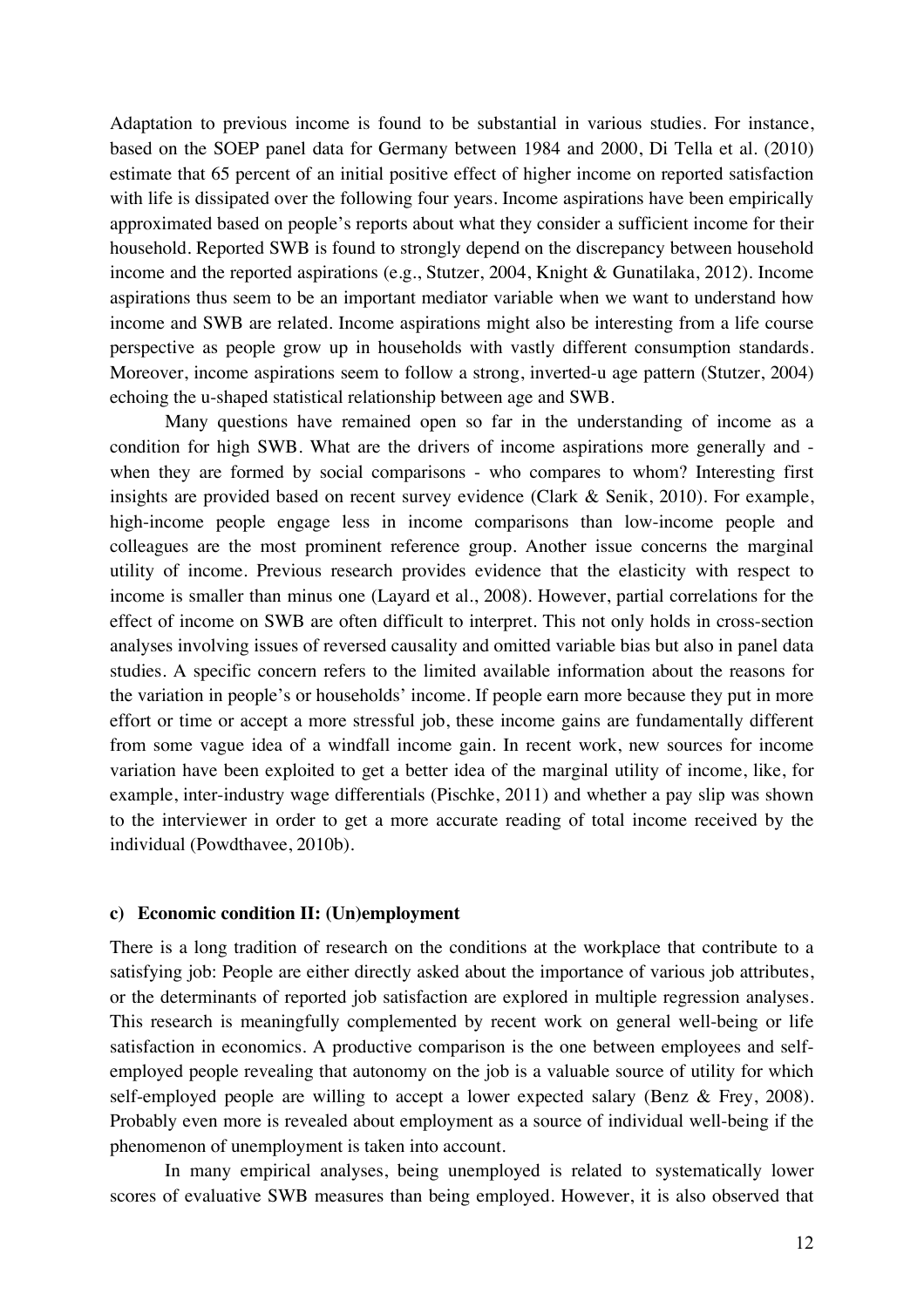moment-to-moment net affect need not be lower for unemployed people even if they report significantly lower satisfaction with their life (Knabe et al., 2010). This holds even if the loss in income is statistically taken into account. It reflects that individual unemployment involves psychic costs due to a loss of social status, self-esteem, personal relationships and a disciplining time structure bound to a workplace.

In recent work, this general insight has been refined. For example, company closures are studied as a reason of unemployment revealing large non-pecuniary costs of job loss (Kassenboehmer & Haisken-DeNew, 2009). In other work, the psychic costs of unemployment are related to social work norms (Clark, 2003; Stutzer & Lalive, 2004). Moreover, long-term studies reveal limited adaptation to unemployment (see Section II for references). In a recent analysis, this result is confirmed for panel data from the BHPS on life satisfaction as well as mental stress based on the GHQ12 (Clark & Georgellis, 2013). It has turned out difficult to identify conditions that make the lot of unemployed people less burdensome. Studying the interaction with social capital (visiting friends and relatives, engaging in voluntary work, etc.), Winkelmann (2009) does not find that it moderates the effect of unemployment, or  $-$  in other words  $-$  works as a buffer. Informative from a life course perspective are the negative effects of individual unemployment on SWB even after re-employment, so called scarring effects (Clark et al., 2001; Knabe & Rätzel, 2011).

High unemployment rates also have negative effects on people who are not personally affected by unemployment. Based on Eurobarometer data from 12 European countries between 1975 and 1992, Di Tella et al. (2003) show that aggregate unemployment decreases average reported life satisfaction beyond changes in aggregate income. The potential reasons include direct effects of unemployment on crime and public finances, but also aspects specific to the workplace like changes in working hours and salaries. Moreover, high unemployment also affects anticipated economic distress. For instance, the probability that a worker may himself experience a spell of unemployment in the future increases. A related literature documents the importance of self-reported job security for individuals' well-being (see, e.g., Green, 2011).

In an empirical study, Luechinger et al. (2010) isolate the latter source of reduced individual welfare: the negative anticipatory feelings of angst and stress due to economic insecurity. In order to distinguish between general negative externalities of unemployment and changes in economic risks to individuals, workers are studied in two sectors of the economy that differ fundamentally in their exposure to economic shocks — people working in the private sector and those working in the public sector. Public sector employees usually enjoy extended protection from dismissal and work in organizations that very rarely go bankrupt. In their study for Germany based on the SOEP, they find that people working in the private sector are affected more strongly by general economic shocks than are those working in the public sector. This suggests that a substantial fraction of the psychic costs brought about by general unemployment is due to increased economic insecurity.

#### **d) Social factors**

In order to put the economic conditions affecting happiness into perspective, the study of alternative sources of well-being is revealing. It turns out that happiness depends much on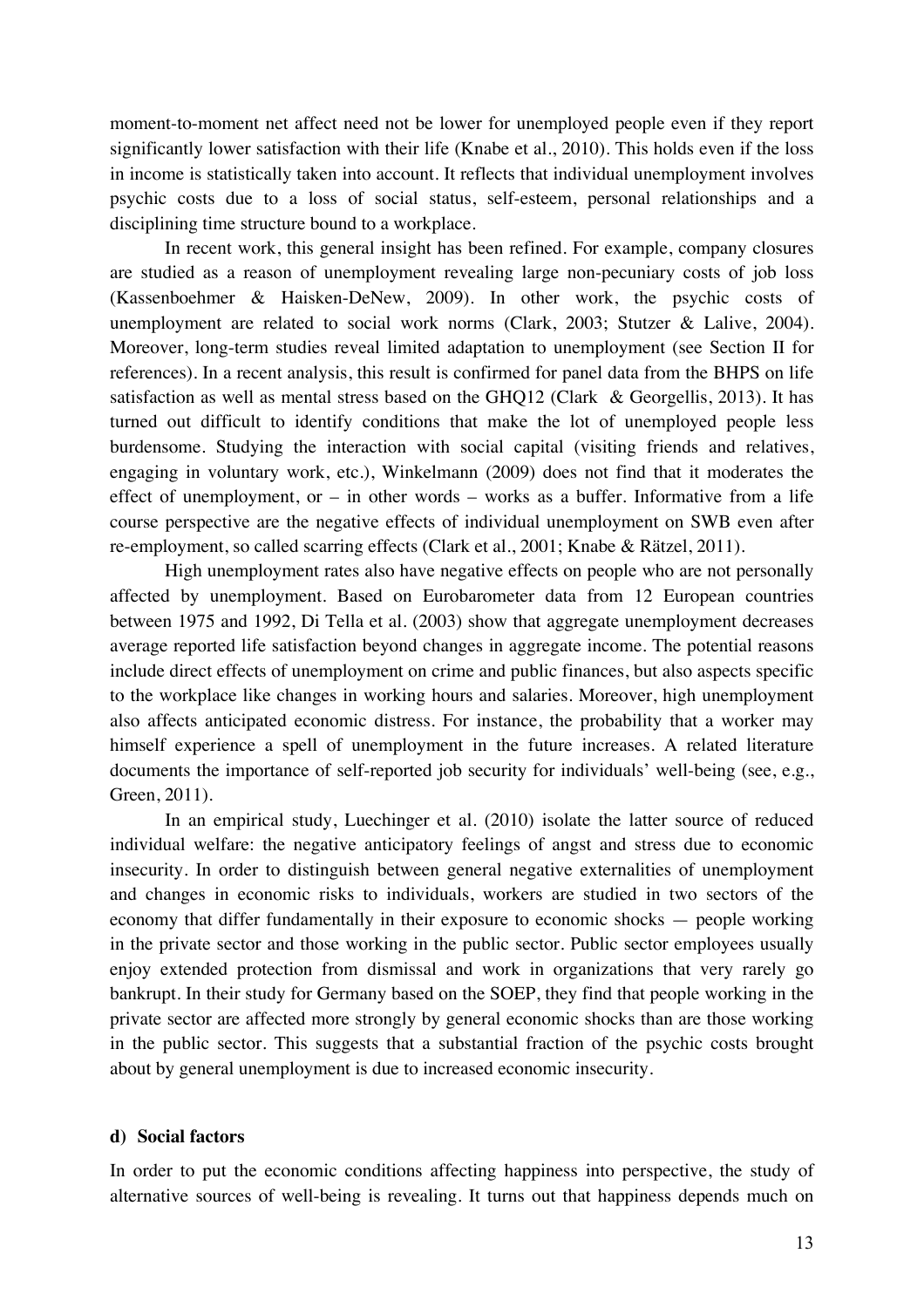personal relationships, i.e. the quantity and quality of social relations that people have with family, friends, work mates and fellow community members. If these relationships, often referred to as social capital, are good, people experience high SWB (for a review, see Helliwell & Putnam, 2004; Powdthavee, 2008).

Importantly, the benefits of social capital are not confined to outcomes like informal mutual assistance or the access to valuable information due to weak ties. There is rather a strong non-instrumental component of interpersonal relationships that contributes to individual well-being. These so called relational goods involve socializing as an important aspect. They also have a public good component as one persons' engagement in social relations makes them more rewarding for others (Becchetti et al., 2008). In addition to socializing, there is also empirical evidence that performing volunteer work is rewarding in itself (e.g., Meier & Stutzer, 2008).

There are also strong relational aspects to being involved in religious activities. Indeed many studies document that religious people, on average, report higher SWB (see Steiner et al., 2010 for a review). Thereby two sources are distinguished: internal and external religiosity. Internal religiosity refers to faith, i.e. a belief in God and his will. External religiosity involves observable religious (community) activities like going to church. Regarding internal religiosity, positive correlations with various measures of SWB have been documented (Pollner, 1989). The same holds for the frequency of church attendance (or external religiosity) being positively correlated with reported happiness (e.g., Greene & Yoon, 2004). An interesting link to research on adaptation emerges, as people who report a religious denomination seem to suffer less from adverse life events than people who report not to belong to a religion. This is found in a cross-section analysis based on the European Social Survey in 2002/03 (Clark & Lelkes, 2005). The finding holds in particular for individual unemployment as well as for divorce in the case of Protestants but not in the case of Catholics. Surprisingly, there are no such buffering effects over and above someone's denomination, i.e. with religious involvement either in terms of church going or in terms of praying. Based on the Consumer Expenditure Survey and two waves from the National Survey of Families and Households in the US from 1987/88 and 1992/94, Dehejia et al. (2007) study the buffering effect of religious involvement in case of income shocks. They find that for people who often attend religious services consumption expenditures (on nondurables) covary less with changes in household income than for people who report low religious involvement. The implied degree of insurance from religious attendance is even higher for reported happiness. For those who attend service once a week rather than once a year, two thirds of the reduction in happiness from a negative income shock is buffered. Thereby the effects are larger for African Americans than for whites. If the large buffering effects were to be explained by transfers within the community, they would have to be large. The results rather suggest that a strong faith and religious involvement are a source of psychological resilience for individuals to cope with stress and adversity.

#### **e) Political factors**

Living conditions are strongly affected by decisions in the political sphere. Whether the design of policies and institutions makes a difference in people's SWB is thus of outmost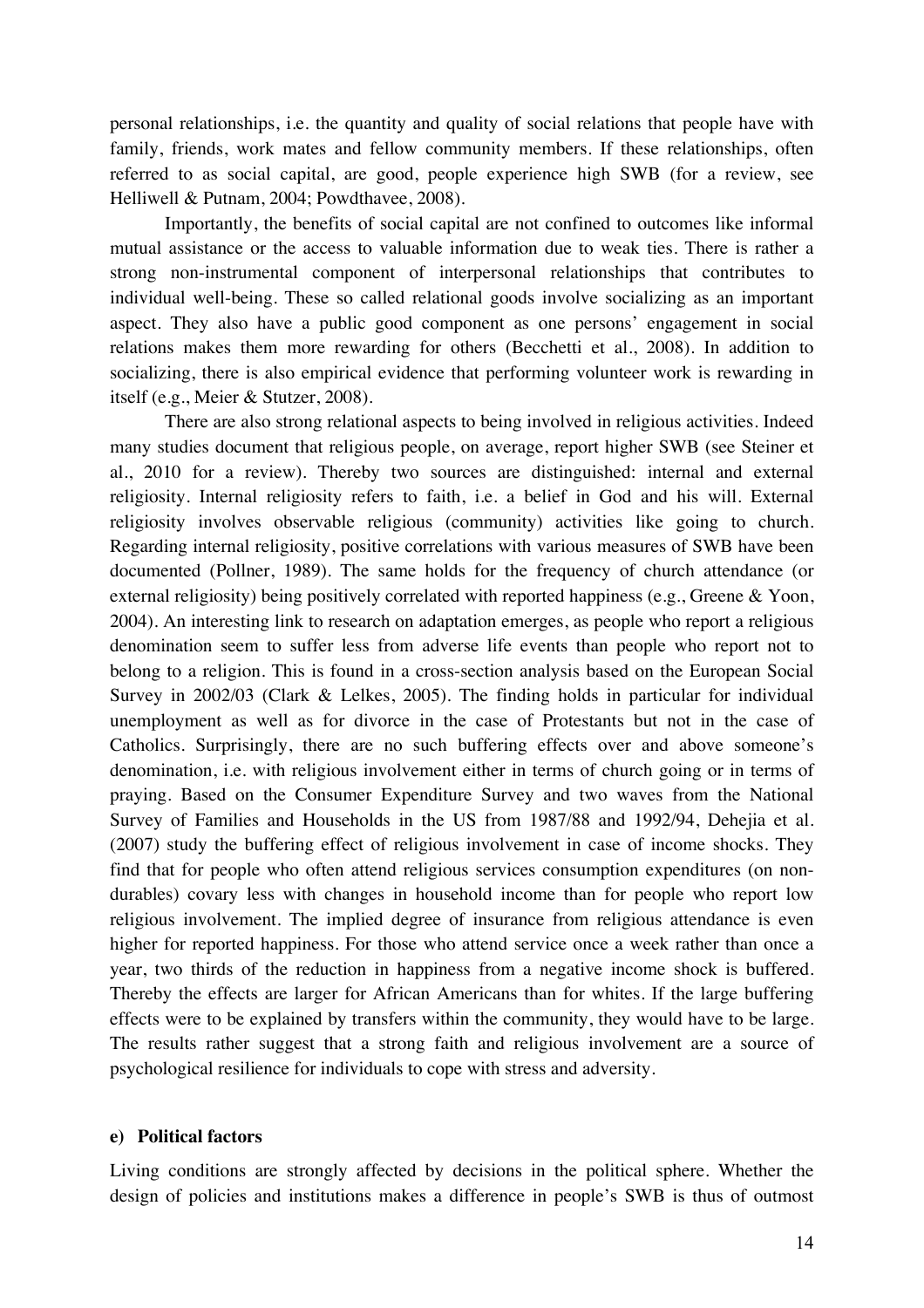relevance when we look for conditions that are conducive to human well-being. As a byproduct we also learn about the possibility to change the SWB in societies counter to the prejudices of hedonic relativism. Two routes for analysis might be meaningfully distinguished. The first route explores how basic institutions of democratic governance vis-àvis autocratic governance or various types of democratic institutions affect SWB. The second route more specifically studies the consequences of single policies on various groups in society. Along both lines, research has only just revealed its potential and waits to be expanded.

Regarding the role of basic political institutions of democracy and federalism, Frey and Stutzer (2000) explore the relationship between direct democracy and local autonomy and people's reported life satisfaction in Switzerland. They find that easier access to direct participation instruments and more autonomy of municipalities vis-à-vis the upper level government are correlated with higher SWB. In a large study based on five waves of the World Values Survey and the European Values Survey between 1981 and 2007, Inglehart et al. (2008) analyze whether the process of democratization observed in many countries led to an increase in SWB. They find that democratization is an important factor over and above economic development and social liberalization. Thereby all the three main sources seem to work via an increased sense of freedom. This finding on sense of freedom as a mediating variable echoes the analysis and interpretation of Frey and Stutzer (2000) that democracy contributes to people's well-being by generating procedural utility, i.e. well-being people gain from living and acting under institutionalized processes as they contribute to a positive sense of self, addressing innate needs of autonomy, competence, and relatedness. The reference to procedural aspects and the positive sense of self might also explain why the well-being differences turn out sustainable. There is relatively less adaptation to these stimuli than to stimuli that provide less of a feedback of how people see themselves like with material living conditions per se.

Policy analysis is an important part of applied research in economics. Measures of SWB offer a new dependent variable to generate complementary evidence on the consequences of policy measures. This approach is particularly attractive for policies that have rather unclear net welfare effects on various groups of the population or are per se difficult to evaluate based on observed behavior as a welfare indicator. A question referring to the first case is, for example, how women's rights affect women's well-being. Focusing on birth control rights, Pezzini (2005) studies the relationship between women's rights and women's reported satisfaction with life in twelve European countries. While the extension of abortion rights and access to the pill may reduce women's bargaining power in the marriage market, evidence indicates that they also lead women to invest more in education and skills valued on the labor market. Moreover, these rights are statistically related to higher life satisfaction of women in childbearing age. Regarding the second case, an area where behavioral reactions are difficult to interpret in terms of welfare consequences is tobacco control policies. Not only many smokers would negate that less smoking due to smoking bans and higher cigarette taxes is per se a welfare improvement. It is rather necessary to explore the net effect of consequences of these policy measures on people's consumption utility as well as possible negative externalities and internalities whereby the latter might emerge due to people's limited will power. In a longitudinal analysis based on repeated cross-sections from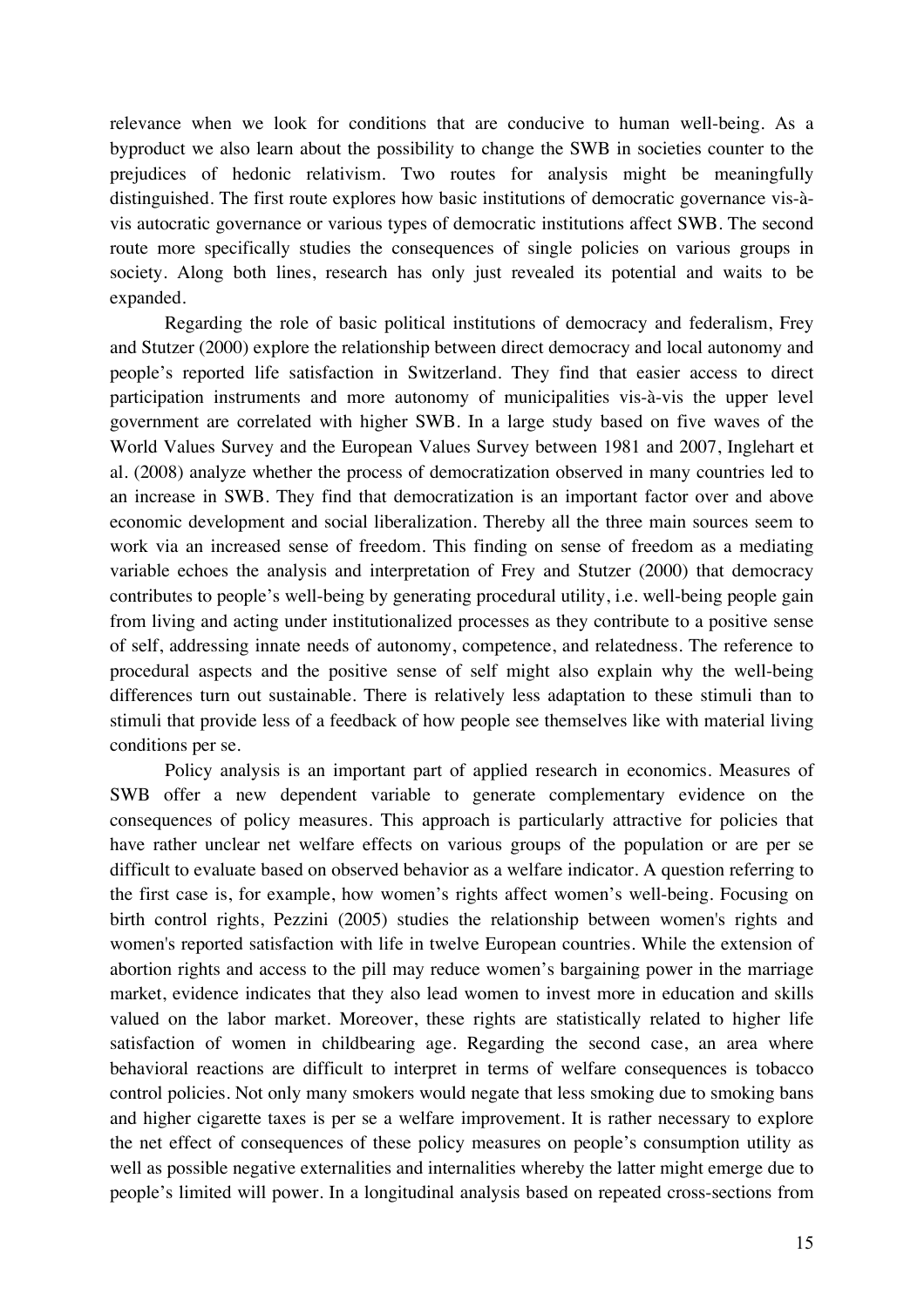the Eurobarometer, Odermatt and Stutzer (2013) study how the introduction of smoking bans across European Union member countries as well as cigarette prices are related to reported life satisfaction. While they find a generally negative effect of higher prices on smokers' SWB (and no effect on likely non-smokers), smokers' who would like to quit benefit from the introduction of smoking bans and report higher life satisfaction in turn. This finding illustrates the potential of the approach to study the conditions of low and high SWB for specific groups in the population.

There are, of course, many more economic, social and political factors that affect individuals' well-being and that are of interest to economists. This not only holds for economic variables like inflation (see, e.g., Wolfers, 2003) or income inequality (see, e.g., Alesina et al., 2004) but also for socio-demographic characteristics that are affected by public policy such as, for example, the level of education (see, e.g., Oreopoulos & Salvanes, 2011). Moreover, environmental economists hint to evidence on, for example, the effect of air pollution on people's SWB. Air pollution as a policy outcome cannot only be assessed regarding its relevance for people's SWB, but based on the Life Satisfaction Approach also regarding its valuation in monetary terms.

#### **f) Public goods and public bads**

 $\overline{a}$ 

The study of happiness data provides evidence on the extent to which living conditions are adverse or favorable to people. For example, environmental degradation may be reflected in lower SWB. While this quantification is interesting as such for our understanding of external conditions affecting SWB, it can be extended to a valuation in monetary terms and thus to a new approach for the valuation of public goods.<sup>11</sup> It is called the "Life Satisfaction Approach" (LSA) (for a review, see, Frey et al., 2010). It proposes that public goods can be directly evaluated in utility terms when reported SWB is used as a proxy measure for individual welfare. The marginal utility of public goods or the disutility of public bads is estimated by correlating the amount of public goods or public bads with individuals' reported SWB. By measuring these marginal utilities as well as the marginal utility of income, the trade-off ratio between income and the public good can be calculated.<sup>12</sup>

Van Praag and Baarsma (2005) pioneered and successfully applied this approach. They use it to value airport nuisance in Amsterdam. The LSA has further been developed by Luechinger (2009) to value the negative consequences of sulfur dioxide in Germany. Using individual level panel data from the SOEP between 1985 and 2003 and exploiting the variation in  $SO_2$  across 450 German counties, he applies an advanced identification strategy to

 $11$  The benefits derived from public goods are inherently difficult to measure because they are not directly exchanged on markets. But public agencies in particular have a demand for the measurement of preferences for public goods. Increasingly, they are required by law to provide cost-benefit analyses to evaluate the social desirability of government programs. The economics of happiness provides a promising complementary method that avoids some of the major difficulties inherent in previous approaches to value public goods. The different established stated preference and revealed preference methods for the valuation of public goods are discussed, e.g., in Freeman (2003).

 $12$  The LSA is compared to the standard non-market valuation techniques in Kahneman and Sugden (2005) and Dolan and Metcalfe (2008).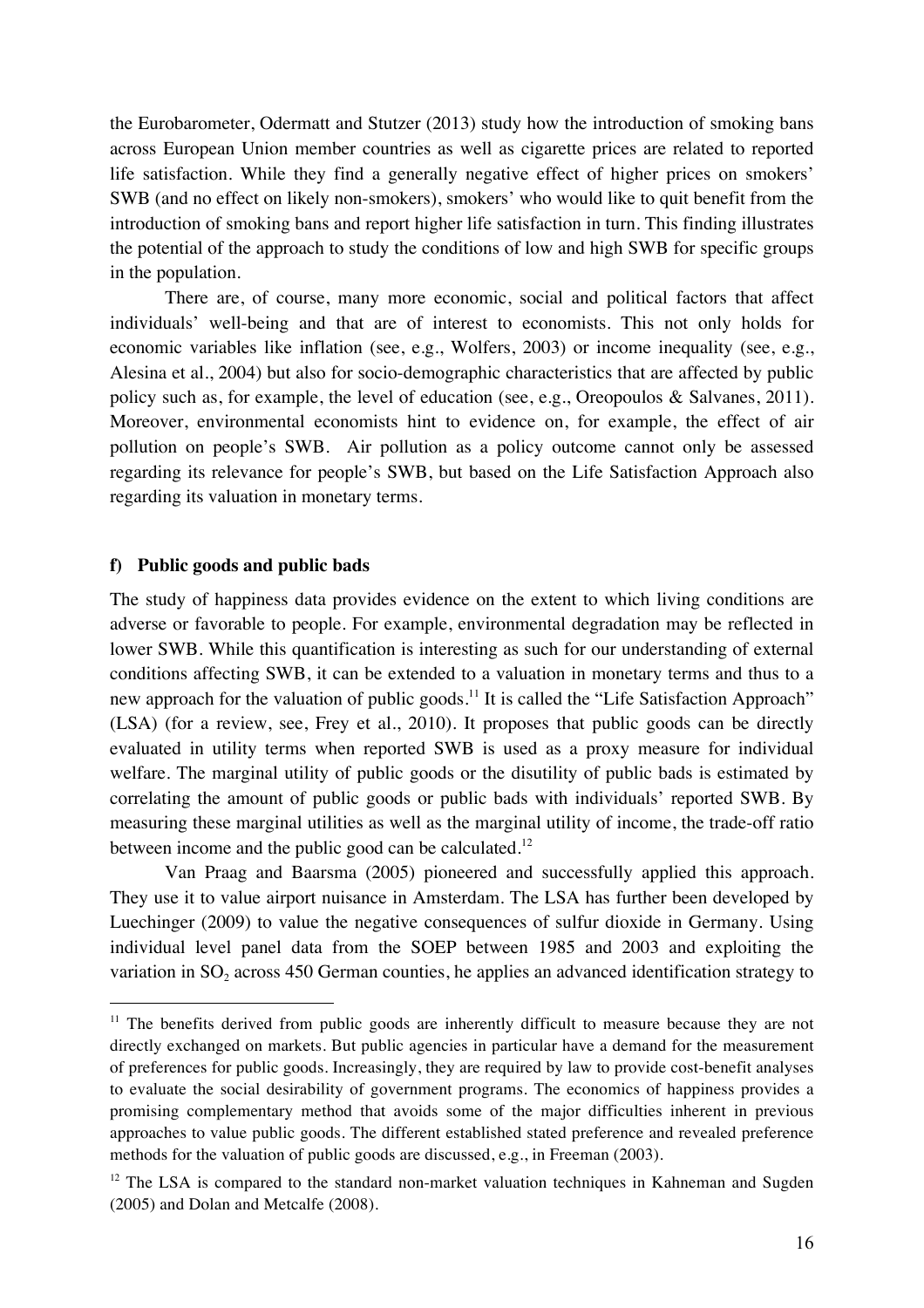find that the annual marginal willingness to pay for a one kilogram per capita reduction in SO<sub>2</sub> amounts to 340 US- $\frac{2007}{1}$ .

The LSA has also been used to value other forms of air pollution (Welsch, 2006, MacKerron & Mourato, 2009), terrorism (Frey et al., 2009), droughts (Carroll et al., 2009), flood hazards (Luechinger & Raschky, 2009), health problems (Powdthavee & van den Berg, 2011), and scenic amenities (Ambrey & Fleming, 2011). Recent studies applying the LSA have already reached a high standard, and preconditions for its application are better understood and formulated. As the empirical applications often exploit short-term variation in people's exposure to a public good or a public bad adaptation issues are so far largely unexplored with the LSA.

#### **V. Concluding Remarks**

When it comes to people's welfare and statements about some people being happier than others, happier these days than in the past or happier under some specific circumstances than others we are reminded of rather absolute claims of truth in particular as many people see happiness as a major goal in life or even as their ultimate one. It might well be a natural protective reaction that we take refuge to some form of relativism in response to such claims.

One line of reasoning questions people's capacity to judge their overall SWB and attributes them a false consciousness in particular when exposed to adverse living conditions. Another line of argument does not question people's judgment of their well-being but sees changes in SWB as only a temporary phenomenon before people revert to their baseline level of SWB.

Both perspectives are exposed to some evidence from research primarily in economics. Empirical findings clearly indicate that people are not indifferent to adverse living conditions when reporting their SWB as observed for limited freedom of choice, low levels of democratization, low levels of income, etc. Regarding people's adaptation to life events and (external) conditions reveals substantial heterogeneity in the speed as well as the degree of reversion. Together the evidence suggests that reported SWB is a valuable complementary source of information about human well-being and the phenomenon of adaptation.

Many challenges, of course, remain. First, in our mind, we are only at the beginning of understanding variation in the process of adaptation or what is empirically observed as reversion towards the well-being level experienced prior to some major change in life. In an attempt to provide an economically relevant dimension along which adaptation might systematically differ, Frey and Stutzer (2014) propose as a criterion the nature of needs – either being intrinsic or extrinsic – that choices are satisfying. The emphasis is thus on the intrinsic and extrinsic attributes of choice options. They hypothesize that people adapt less to intrinsically rewarding activities and goods than to extrinsic satisfiers because the former provide feedback to the self and so attract attention. The positive or negative experiences thus tend to be renewed with every new act of consumption. Beyond these thoughts, economics with its emphasis on incentives has a big potential to better understand how people react to life events over and above some narrow hedonic habituation. Related to this, the emerging life course perspective is promising as it invites to systematically take into account resources of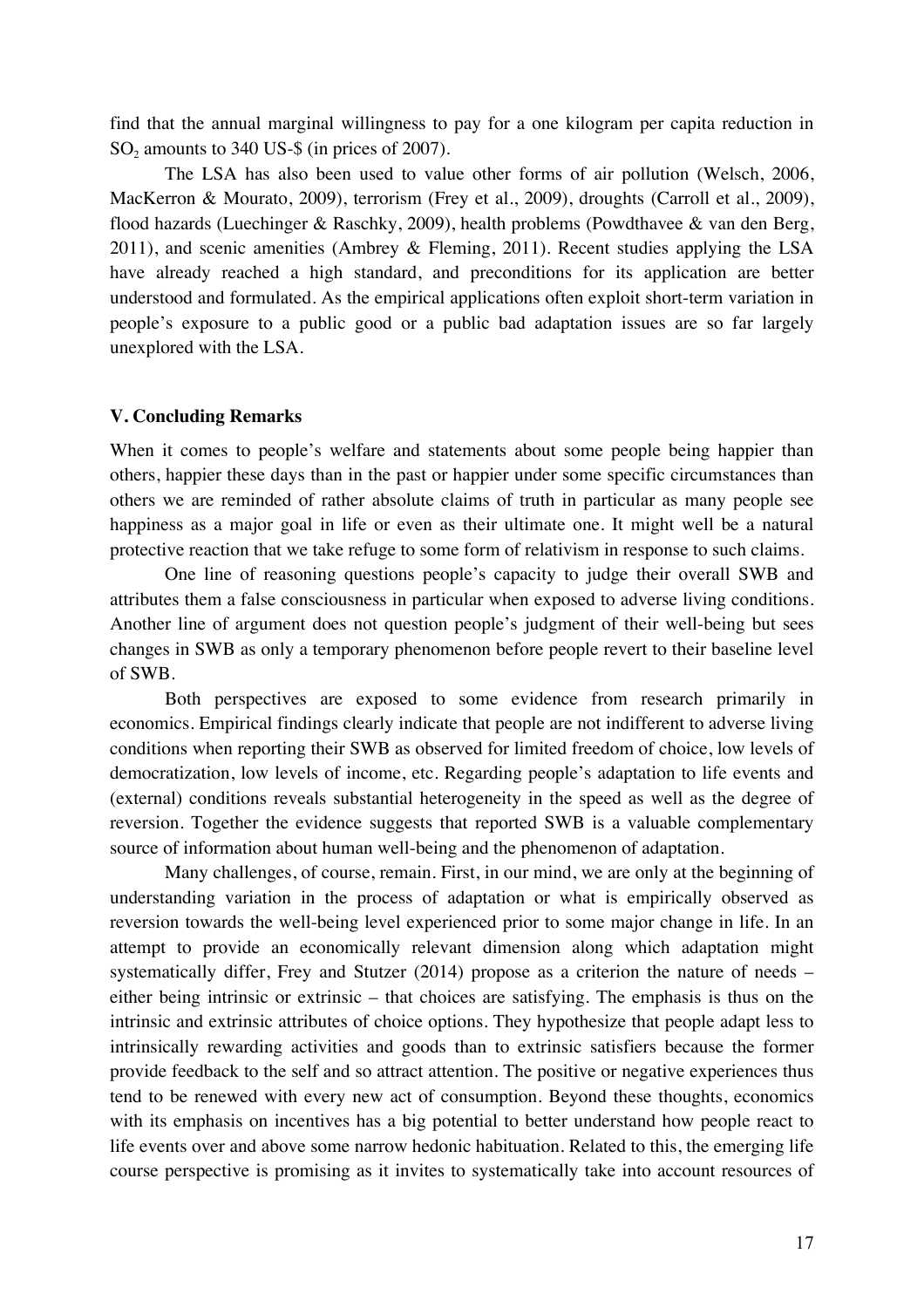resilience. These resources might turn out as a combination including traditional economic variables like savings next to psychological resources like will power.

Second, adaptation might well pose a challenge to individual decision-making when people are not good in predicting it. Referring to the differentiation above, when making a decision and neglecting adaptation, individuals would tend to undervalue the future utility of intrinsic attributes compared to extrinsic attributes. This distortion then leads to a systematic discrepancy between predicted utility and experienced utility and is particularly relevant when people have to make trade-offs between alternatives that satisfy intrinsic needs and ones that serve extrinsic wants (Frey and Stutzer, 2014).

Third, adaptation might have great consequences for public policy and the idea of social welfare maximization depending on how it is treated. Let us consider the case where courts have to decide about compensation for losses suffered in a car accident. For the same physical harm, should they award lower damages to people with a strong capacity to adapt and higher damages to others? Or in the area of government taxation, what costs of taxation should be taken into account? Materialists with high income aspirations suffer a great deal from personal income taxes. Should they be exempted from tax and government services be financed by people who can easily adapt to whatever material living standard they are confronted with? The means for dealing with hedonic adaptation are not part of a simple idea of happiness maximization in public policy. Frey and Stutzer (2012) propose that a solution can be found at the constitutional level behind the veil of uncertainty in which nobody knows whether he or she will be affected by some life event and whether he or she is a quick or slow adaptor. A collective decision making rule is required to indicate how adaptation and aspiration effects have to be dealt with in public policy. Obviously such decisions have grave consequences for economic policy, which simple happiness maximization approaches do not address.<sup>13</sup>

In sum, the question about the possibility of change in happiness might generate an easy first affirming response based on economic reasoning. However, the issue of adaptation potentially also poses a serious challenge to our understanding of the optimality of individual decision-making. Moreover, welfare implications of happiness changes and policy recommendations are less straightforward when adaptation is taken into account and ask for procedural considerations on how adaptation is taken into account. Ending on the bright side, we are not stuck in a hedonic treadmill and might well be reminded that also the temporary pleasures are pleasures worth cherishing. So we have good reasons to look for the institutional conditions and the personal environment that are most conducive to high individual wellbeing.

 $\overline{a}$ 

<sup>&</sup>lt;sup>13</sup> Related work by Loewenstein and Ubel (2008) emphasizes the shortcomings of measures of experience utility related to the phenomenon of hedonic adaptation; e.g., due to scale recalibration when assessing subjective health. The authors conclude that methods of deliberative democracy could achieve an approach based on decision utility of people who are informed about research on experience utility. Deliberative democracy could thus be interpreted as their constitutional proposal indicating how to deal with the insights on hedonic adaptation.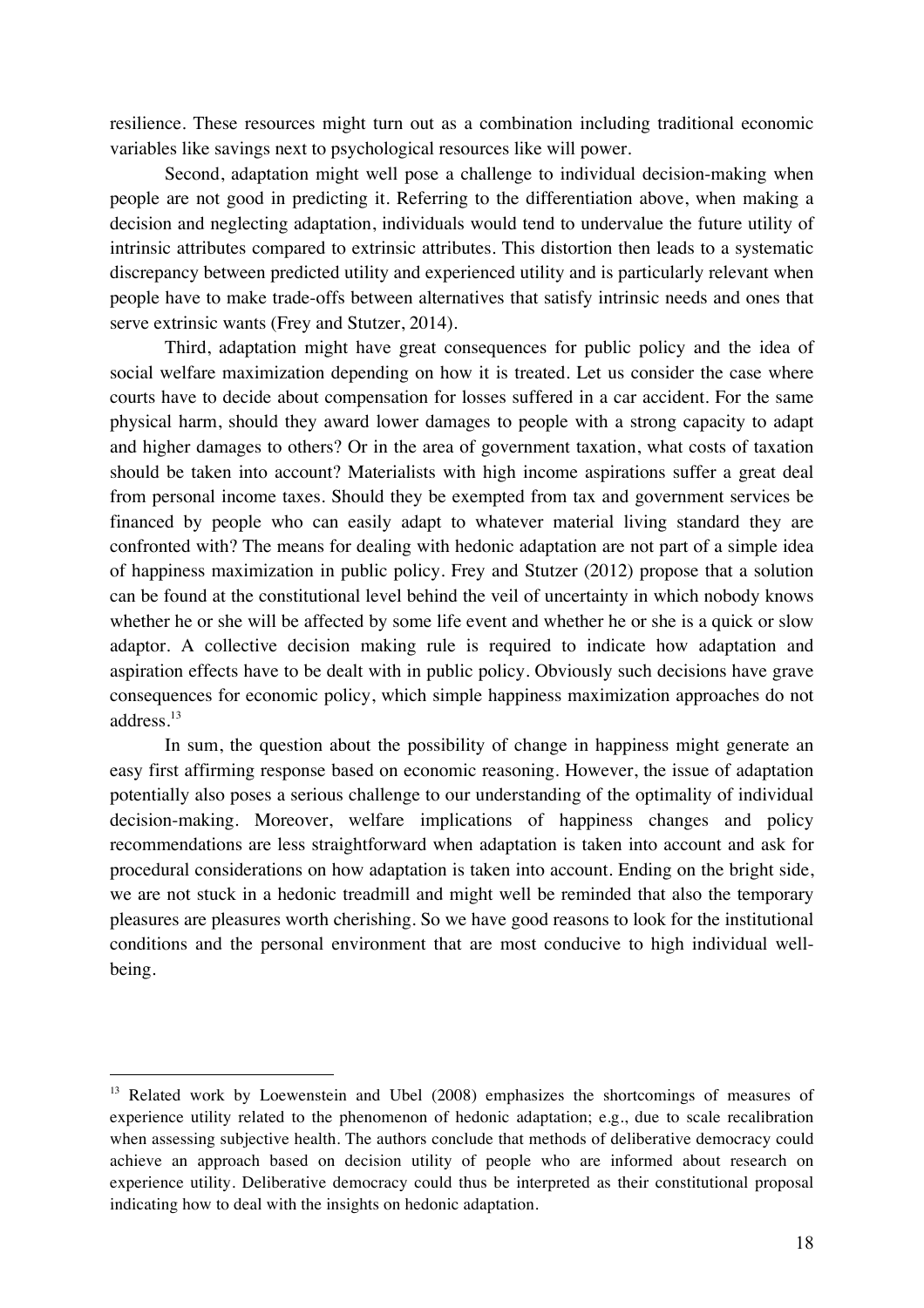#### **References**

- Alesina, A., Di Tella, R., & MacCulloch, R. (2004). Inequality and happiness: are Europeans and Americans different? *Journal of Public Economics, 88*(9-10), 2009-2042.
- Ambrey, C. L. & Fleming, C. M. (2011). Valuing scenic amenity using life satisfaction data. *Ecological Economics, 72*, 106–115.
- Becchetti, L., Pelloni, A., & Rossetti, F. (2008). Relational goods, sociability, and happiness. *Kyklos, 61*(3), 343-363.
- Becker, G.S. (1981). *A Treatise on the Family*. Harvard University Press: Cambridge, MA.
- Becker, G.S. & Tomes, N. (1986). Human capital and the rise and fall of families. *Journal of Labor Economics*, *4*, S1-S39.
- Benz, M., & Frey, B. S. (2008). Being independent is a great thing: Subjective evaluations of self-employment and hierarchy. *Economica, 75*(298), 362-383.
- Blanden, J., Gregg, P., & Macmillan, L. (2007). Explaining intergenerational income persistence: Non- cognitive skills, ability and education. *Economic Journal*, *117*(519), 43-60.
- Boyce, C. J., & Wood, A. M. (2011). Personality prior to disability determines adaptation: agreeable individuals recover lost life satisfaction faster and more completely. *Psychological Science*, *22*(11), 1397-1402.
- Brickman, P., & Campbell, D. T. (1971). Hedonic relativism and planning the good society. In M. H. Appley (Ed.). *Adaptation-level theory: A symposium.* New York: Academic Press, 287-302.
- Brickman, P., Coates, D., & Janoff-Bulman, R. (1978). Lottery winners and accident victims: Is happiness relative? *Journal of Personality and Social Psychology*, *36*(8), 917-927.
- Bruni, L., & Porta, P. L. (Eds.). (2005). *Economics and happiness: Framing the analysis.* Oxford University Press.
- Carroll, N., Frijters, P., & Shields, M. A. (2009). Quantifying the costs of drought: New evidence from life satisfaction data. *Journal of Population Economics, 22*(2), 445-461.
- Case, A., Fertig, A., & Paxson, C. (2005). The lasting impact of childhood health and circumstance. *Journal of Health Economics, 24*(2), 365-89.
- Cattaneo, M. D., Galiani, S., Gertler, P. J., Martinez, S., & Titiunik, R. (2009). Housing, health, and happiness. *American Economic Journal: Economic Policy, 1*(1), 75-105.
- Clark, A. E. (2003). Unemployment as a social norm: Psychological evidence from panel data. *Journal of Labor Economics, 21*(2), 289-322.
- Clark, A. E., & Georgellis, Y. (2013). Back to baseline in Britain: Adaptation in the British Household Panel Survey. *Economica, 80*(319), 496-512.
- Clark, A. E., & Lelkes, O. (2005). Deliver us from evil: religion as insurance. Mimeo, Paris School of Economics.
- Clark, A. E., & Senik, C. (2010). Who compares to whom? The anatomy of income comparisons in Europe. *Economic Journal, 120*(544), 573-594.
- Clark, A. E., Diener, E., Georgellis, Y., & Lucas, R. E. (2008a). Lags and leads in life satisfaction: a test of the baseline hypothesis. *Economic Journal*, *118*(529), 222-243.
- Clark, A. E., Frijters, P., & Shields, M. A. (2008b). Relative income, happiness, and utility: An explanation for the Easterlin Paradox and other puzzles. *Journal of Economic Literature, 46*(1), 95-144.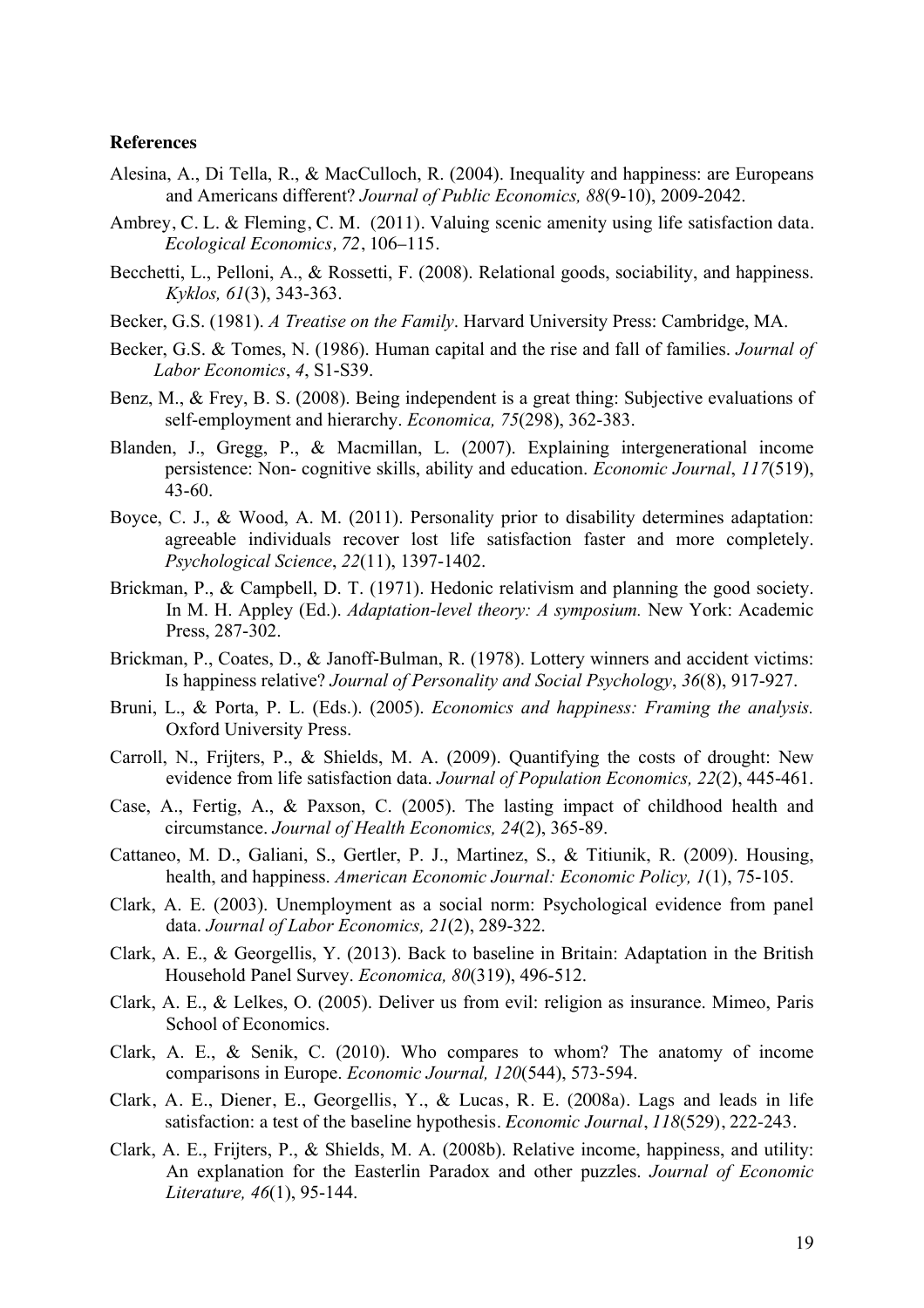- Clark, A. E., Georgellis, Y., & Sanfey, P. (2001). Scarring: The psychological impact of past unemployment. *Economica, 68*(270), 221-241.
- Conti, G., & Heckman, J.J. (2010). Understanding the early origins of the education-health gradient: A framework that can also be applied to analyze gene-environment interactions. *Perspectives on Psychological Science, 5*(5), 585-605.
- Comim, F. (2005). Capabilities and happiness: Potential synergies. *Review of Social Economy, 63*(2), 161-176.
- Deaton, A. (2008). Income, health, and well-being around the world: Evidence from the Gallup World Poll. *Journal of Economic Perspectives, 22*(2), 53-72.
- Dehejia, R., DeLeire, T., Luttmer, E. F., & Mitchell, J. (2007). The role of religious and social organizations in the lives of disadvantaged youth. In J. Gruber (Ed.). *The problems of disadvantaged youth: An economic perspective*. Cambridge, MA: National Bureau of Economic Research, 237-274.
- Di Tella, R., & MacCulloch, R. (2006). Some uses of happiness data in economics. *Journal of Economic Perspectives, 20*(1), 25-46.
- Di Tella, R., Haisken-De New, J., & MacCulloch, R. (2010). Happiness adaptation to income and to status in an individual panel. *Journal of Economic Behavior & Organization, 76*(3), 834-852.
- Di Tella, R., MacCulloch, R. J., & Oswald, A. J. (2003). The Macroeconomics of Happiness. *The Review of Economics and Statistics, 85*(4), 809-827.
- Dolan, P., & Kahneman, D. (2008). Interpretations of utility and their implications for the valuation of health. *Economic Journal*, *118*(525), 215-234.
- Dolan, P. & Metcalfe, R. (2008). Comparing willingness-to-pay and subjective well-being in the context of non-market goods. CEP Discussion Paper No. 0890. London: LSE.
- Dolan, P., Peasgood, T., & White, M. (2008). Do we really know what makes us happy? A review of the economic literature on the factors associated with subjective well-being. *Journal of Economic Psychology, 29*(1), 94-122.
- Easterlin, R. A. (2013). Happiness, growth, and public policy. *Economic Inquiry, 51*(1), 1-15.
- Freeman, A. M., III. (2003). *The Measurement of Environmental and Resource Values: Theory and Methods.* Washington, DC.: Resources for the Future.
- Frey, B. S. (2008). *Happiness: A Revolution in Economics*. The MIT Press.
- Frey, B. S., & Stutzer, A. (2000). Happiness, economy and institutions. *Economic Journal, 110*(466), 918-38.
- Frey, B. S., & Stutzer, A. (2002a). *Happiness and Economics.* Princeton University Press.
- Frey, B. S., & Stutzer, A. (2002b). What can economists learn from happiness research? *Journal of Economic Literature, 40*(2), 402-435.
- Frey, B. S., & Stutzer, A. (2012). The use of happiness research for public policy. *Social Choice and Welfare, 38*(4), 659-674.
- Frey, B. S., & Stutzer, A. (2014). *Economic Consequences of Mispredicting Utility.* Forthcoming in the *Journal of Happiness Studies*.
- Frey, B., Benz, M., & Stutzer, A. (2004). Introducing procedural utility: Not only what, but also how matters. *Journal of Institutional and Theoretical Economics, 160*(3), 377- 401.
- Frey, B. S., Luechinger, S. & Stutzer, A. (2009). The life satisfaction approach to valuing public goods: The case of terrorism. *Public Choice, 138*(3-4), 317-345.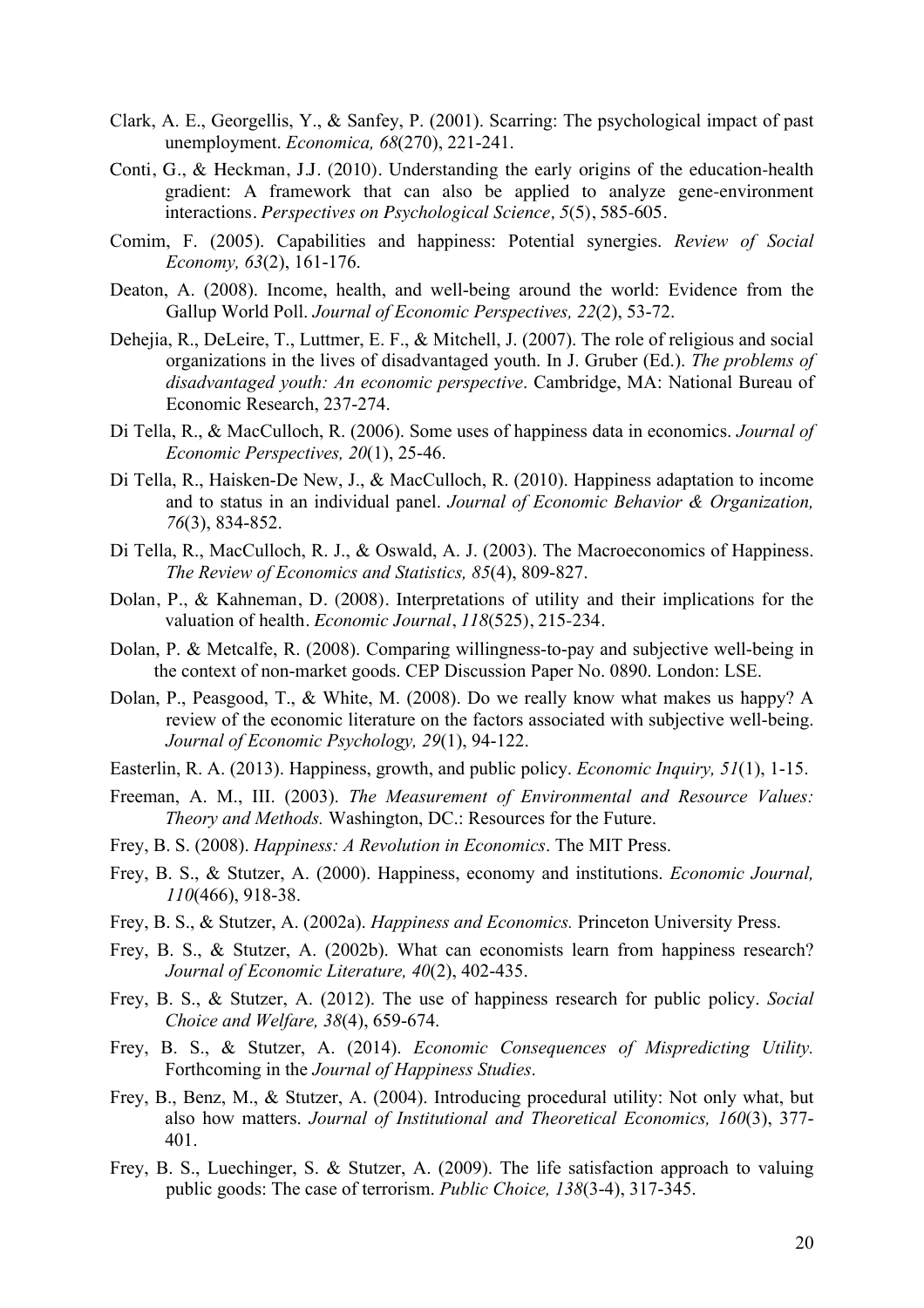- Frijters, P., Hatton, T., & Shields, M. A. (2010). Childhood economic conditions and length of life: Evidence from the UK Boyd Orr Cohort, 1937-2005. *Journal of Health Economics, 29*(1), 39-47.
- Frijters, P., Johnston, D. W., & Shields, M. A. (2011a). Destined for (un)happiness: Does childhood predict adult life satisfaction? IZA Discussion Paper No. 5819. Bonn: Institute for the Study of Labor.
- Frijters, P., Johnston, D. W., & Shields, M. A. (2011b). Life satisfaction dynamics with quarterly life event data. *Scandinavian Journal of Economics, 113*(1), 190-211.
- Goodman, A., Joyce, R., & Smith, J.P. (2011). The long shadow cast by childhood physical and mental problems on adult life. *Proceedings of the National Academy of Sciences, 108*(15), pp. 6032-37.
- Goudie, R. J., Mukherjee, S., Neve, J.-E. D., Oswald, A. J., & Wu, S. (2014). Happiness as a driver of risk-avoiding behavior. Forthcoming in *Economica*.
- Graham, L., & Oswald, A.J. 2010. Hedonic capital, resilience and adaptation. *Journal of Economic Behavior & Organization*, *76*(2), 372-384.
- Green, F. (2011). Unpacking the misery multiplier: How employability modifies the impacts of unemployment and job insecurity on life satisfaction and mental health. *Journal of Health Economics, 30*(2), 265-276.
- Greene, K. V., & Yoon, B. J. (2004). Religiosity, economics and life satisfaction. *Review of Social Economy, 62*(2), 245-261.
- Headey, B. (2007). Happiness: Revising set point theory and dynamic equilibrium theory to account for long term change. *Journal of Applied Social Science Studies, 127*(1), 85- 94.
- Headey, B., Muffels, R. & Wagner, G.G. (2014). Parents transmit happiness along with associated values and behaviors to their children: A lifelong happiness dividend? *Social Indicators Research, 116*(3), 909-933.
- Headey, B., Ruud M. & Wagner, G.G. (2010). Long-running German panel survey shows that personal and economic choices, not just genes, matter for happiness. *Proceeding of National Academy of Science, 107*(42): 17922-17926.
- Headey, B., & Wearing, A. (1989). Personality, life events, and subjective well-being: Toward a dynamic equilibrium model. *Journal of Personality and Social Psychology, 57*(4)*,* 731–739.
- Helliwell, J. F., & Putnam, R. D. (2004). The social context of well–being. *Philosophical Transactions of the Royal Society of London. Series B: Biological Sciences, 359*(1449), 1435-1446.
- Hsee, C. K., Rottenstreich, Y., & Stutzer, A. (2012). Suboptimal choices and the need for experienced individual well-being in economic analysis. *International journal of happiness and development, 1*(1), 63-85.
- Inglehart, R., Foa, R., Peterson, C., & Welzel, C. (2008). Development, Freedom, and Rising Happiness: A Global Perspective (1981–2007). *Perspectives on Psychological Science, 3*(4), 264-285.
- Johnson, D.R., & Wu, J. (2002). An empirical test of crisis, social selection, and role explanations of the relationship between marital disruption and psychological distress: a pooled time-series analysis of four-wave panel data. *Journal of Marriage and the Family, 64*(1), 211–224.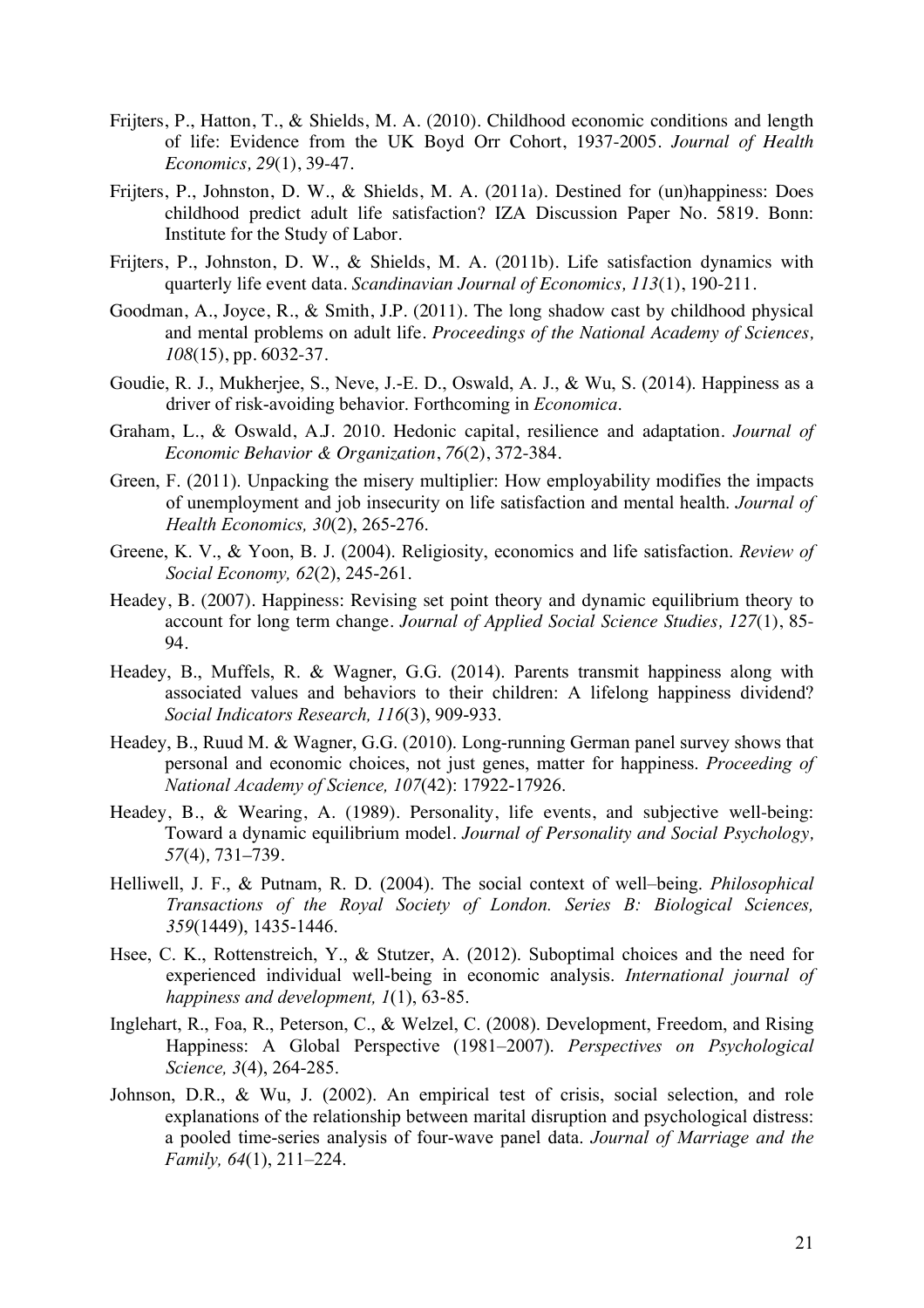- Kahneman, D., Krueger, A. B., & Schkade, D. A. (2004). A Survey Method for Characterizing Daily Life Experience: The Day Reconstruction Method. *Science, 306*, 1776-1780.
- Kahneman, D., Krueger, A. B., Schkade, D. A., Schwarze, N., & Stone, A. A. (2006). Would you be happier if you were richer? A focusing illusion. *Science*, *312*(5782), 1908-191.
- Kahneman, D. & Sugden R. (2005). Experienced Utility as a Standard of Policy Evaluation. *Environmental and Resource Economics* 32(1): 161–81.
- Kahneman, D., & Thaler, R. H. (2006). Anomalies: Utility Maximization and Experienced Utility. *The Journal of Economic Perspectives, 20*(1), 221-234.
- Kassenboehmer, S. C., & Haisken-DeNew, J. P. (2009). You're fired! The causal negative effect of entry unemployment on life satisfaction. *Economic Journal, 119*(536), 448- 462.
- Knabe, A., Rätzel, S., Schöb, R., & Weimann, J. (2010). Dissatisfied with Life but Having a Good Day: Time-use and Well-being of the Unemployed. *Economic Journal, 120*(547), 867-889.
- Knabe, A., & Rätzel, S. (2011). Scarring or Scaring? The Psychological Impact of Past Unemployment and Future Unemployment Risk. *Economica, 78*(310), 283-293.
- Knight, J., & Gunatilaka, R. (2012). Income, aspirations and the Hedonic Treadmill in a poor society. *Journal of Economic Behavior & Organization, 82*(1), 67-81.
- Layard, R. (2005). *Happiness: lessons from a new science.* New York [etc.]: Penguin.
- Layard, R., Mayraz, G., & Nickell, S. (2008). The marginal utility of income. *Journal of Public Economics, 92*(8-9), 1846-1857.
- Layard, R., Clark, A. E., Cornaglia, F., Vernoit, J., & Powdthavee, N. (2013). What predicts a successful life? A life-course model of well-being. IZA Discussion Paper No. 7682. Bonn: Institute for the Study of Labor.
- Loewenstein, G., O'Donoghue, T., & Rabin, M. (2003). Projection Bias in Predicting Future Utility. *The Quarterly Journal of Economics, 118*(4), 1209-1248.
- Loewenstein, G. & Ubel, P. A. (2008). Hedonic Adaptation and the Role of Decision and Experience Utility in Public Policy. *Journal of Public Economics, 92*(8-9), 1795-1810.
- Lucas, R.E. (2005). Time does not heal all wounds. A longitudinal study of reaction and adaptation to divorce. *Psychological Science*, *16*(12), 945-950.
- Lucas, R.E. (2007). Long-term disability is associated with lasting changes in subjective wellbeing: Evidence from two nationally representative longitudinal studies. *Journal of Personality and Social Psychology*, *92*(4), 717-731.
- Lucas, R.E., Clark, A.E., Georgellis, Y., & Diener, E. (2003). Reexamining adaptation and the set point model of happiness: reactions to changes in marital status. *Journal of Personality and Social Psychology*, *84*(3), 527-539.
- Lucas, R.E., Clark, A.E., Georgellis, Y., & Diener, E. (2004). Unemployment alters the set point for life satisfaction. *Psychological Science*, *15*(1), 8-13.
- Luechinger, S. (2009). Valuing Air Quality Using the Life Satisfaction Approach. *The Economic Journal, 119*(536), 482-515.
- Luechinger, S. & Raschky, P. A. (2009). Valuing Flood Disasters Using the Life Satisfaction Approach. *Journal of Public Economics, 93*(3-4), 620-633.
- Luechinger, S., Meier, S., & Stutzer, A. (2010). Why does unemployment hurt the employed? Evidence from the life satisfaction gap between the public and the private sector. *Journal of Human Resources, 45*(4), 998-1045.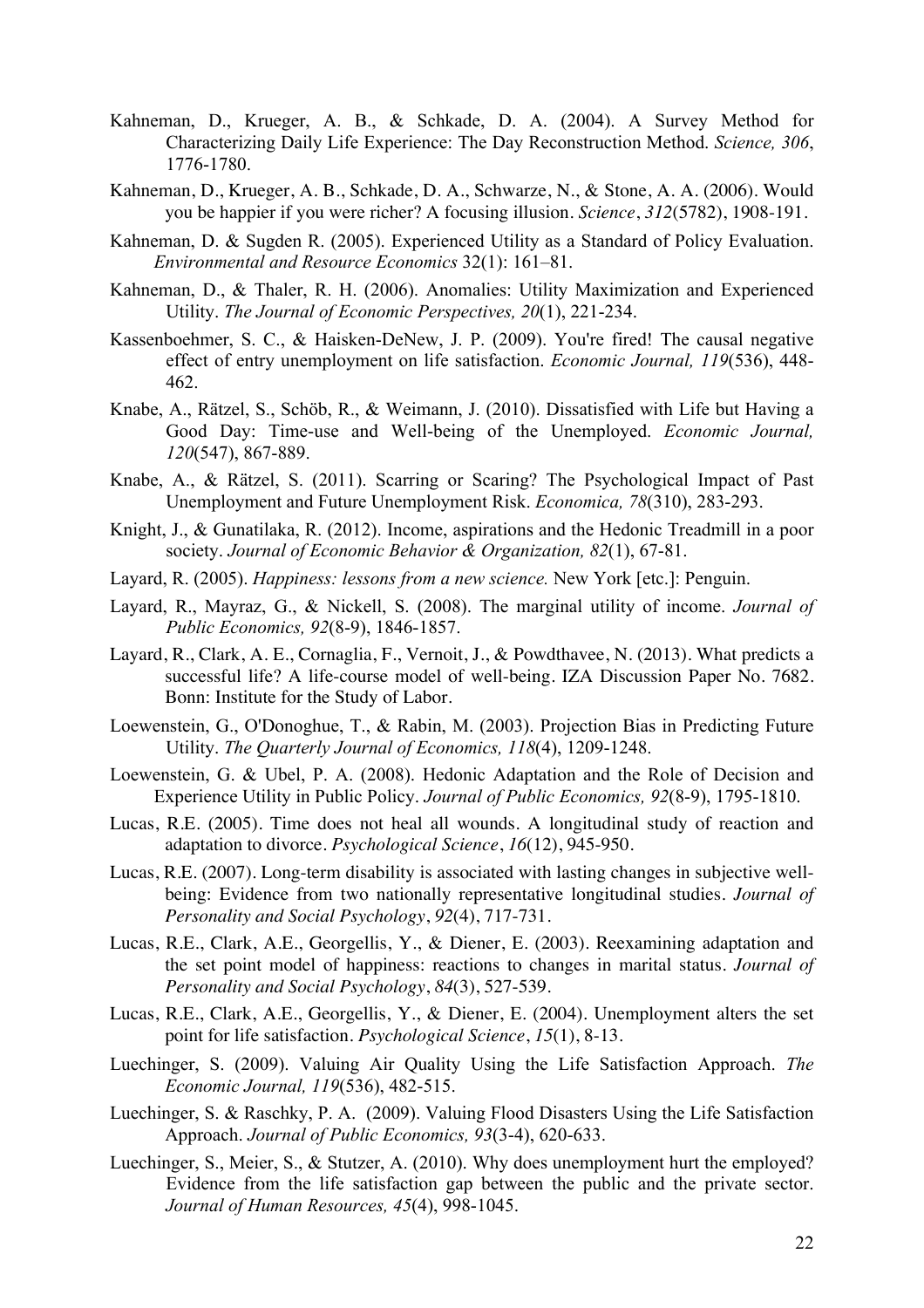- Luttmer, E. F. (2005). Neighbors as Negatives: Relative Earnings and Well-Being. *The Quarterly Journal of Economics, 120*(3), 963-1002.
- Lykken, D., & Tellegen, A. (1996). Happiness is a stochastic phenomenon. *Psychological Science*, *7*(3), 186-189.
- Meier, S., & Stutzer, A. (2008). Is Volunteering Rewarding in Itself? *Economica, 75*(297), 39-59.
- Mensah, F.K., & Hobcraft, J. (2008). Childhood deprivation, health and development: Associations with adult health in the 1958 and 1970 British prospective birth cohort studies. *Journal of Epidemiology and Community Health*, *62*, 599-606.
- MacKerron, G. & Mourato, S. (2009). Life satisfaction and air quality in London. *Ecological Economics, 68*(5), 1441–1453.
- Odermatt, R., & Stutzer, A. (2013). Smoking bans, cigarette prices and life satisfaction. IZA Discussion Papers No. 7177. Bonn: Institute for the Study of Labor.
- Oreopoulos, P., & Salvanes, K. G. (2011). Priceless: The Nonpecuniary Benefits of Schooling. *Journal of Economic Perspectives, 25*(1), 159-84.
- Oswald, A. J., & Powdthavee, N. (2008). Does happiness adapt? A longitudinal study of disability with implications for economists and judges. *Journal of Public Economics , 92*(5-6), 1061-1077.
- Pezzini, S. (2005). The effect of women's rights on women's welfare: Evidence from a natural experiment. *Economic Journal, 115*(502), 208-227.
- Pischke, J.-S. (2011). Money and happiness: Evidence from the industry wage structure. NBER Working Papers No. 17056. Cambridge, MA: National Bureau of Economic Research.
- Pollner, M. (1989). Divine Relations, Social Relations, and Well-Being. *Journal of Health and Social Behavior, 30*(1), 92-104.
- Powdthavee, N. (2008). Putting a price tag on friends, relatives, and neighbours: Using surveys of life satisfaction to value social relationships. *The Journal of Socio-Economics, 37*(4), 1459-1480.
- Powdthavee, N. (2009). What happens to people before and after disability? Focusing effects, lead effects, and adaptation in different areas of life. *Social Science and Medicine*, *69*(12), 1834-1844.
- Powdthavee, N. (2010a). *The happiness equation: The surprising economics of our most valuable asset*. London: Icon Books Ltd.
- Powdthavee, N. (2010b). How much does money really matter? Estimating the causal effect of income on happiness. *Empirical Economics*, *39*(1), 77-92.
- Powdthavee, N. (2012a). Jobless, friendless, and broke: what happens to different areas of life before and after unemployment? *Economica*, *79*(315), 557-575.
- Powdthavee, N. (2012b). Psychological resilience and the long reach of childhood bullying. IZA Discussion Paper No. 6945. Bonn: Institute for the Study of Labor.
- Powdthavee, N. & van den Berg, B. (2011). Putting different price tags on the same health condition: Re-evaluating the well-being valuation approach. *Journal of Health Economics*, *30*(5), 1032-1043.
- Rayo, L., & Becker, G. S. (2007). Evolutionary efficiency and happiness. *Journal of Political Economy*, *115*(2), 302-337.
- Schkade., D. A., & Kahneman, D. (1998). Does living in California make people happy? A focusing illusion in judgments of life satisfaction. *Psychological Science*, *9*(5), 340-